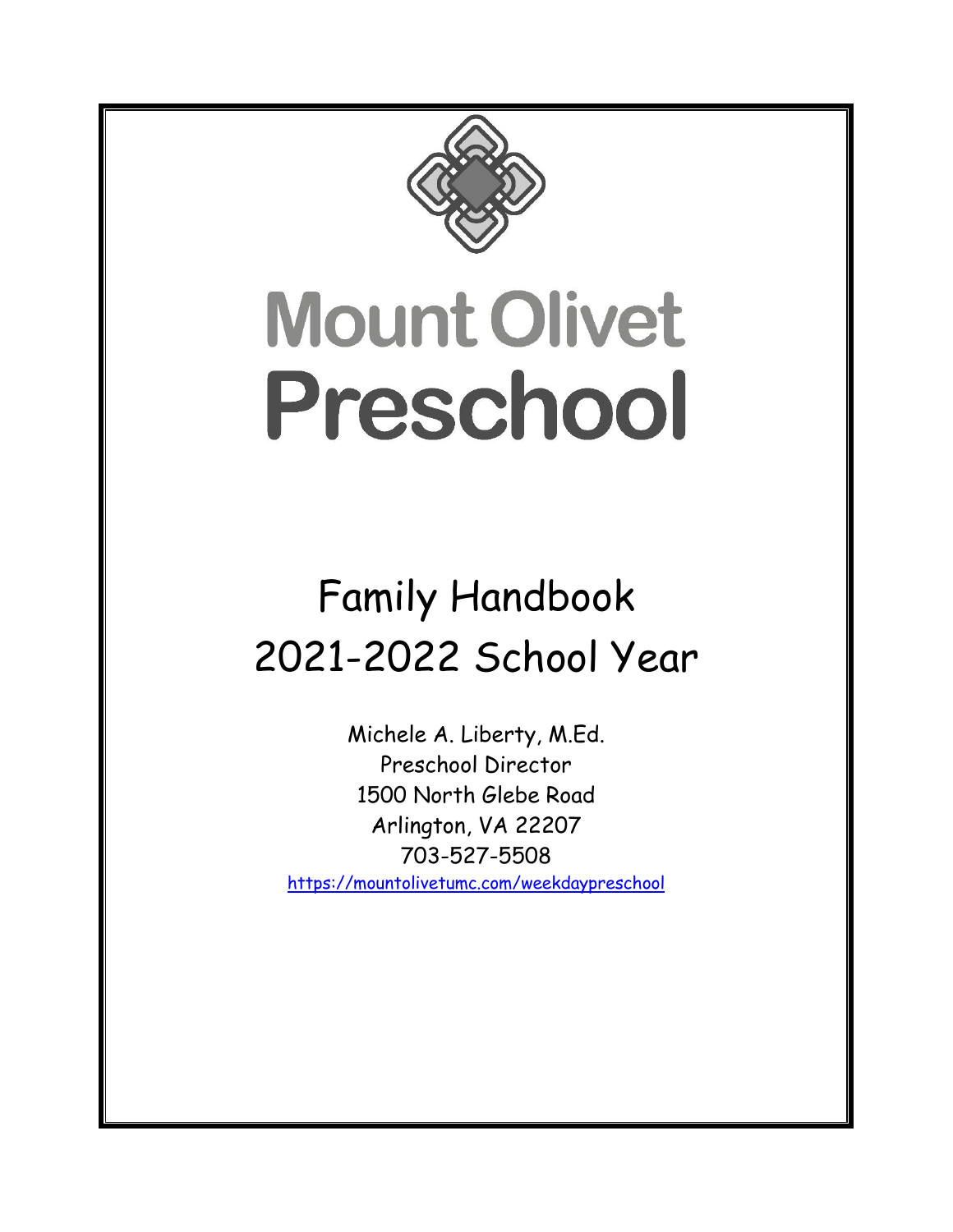#### MOPS FAMILY HANDBOOK 2021-2022

*(Left intentionally blank)*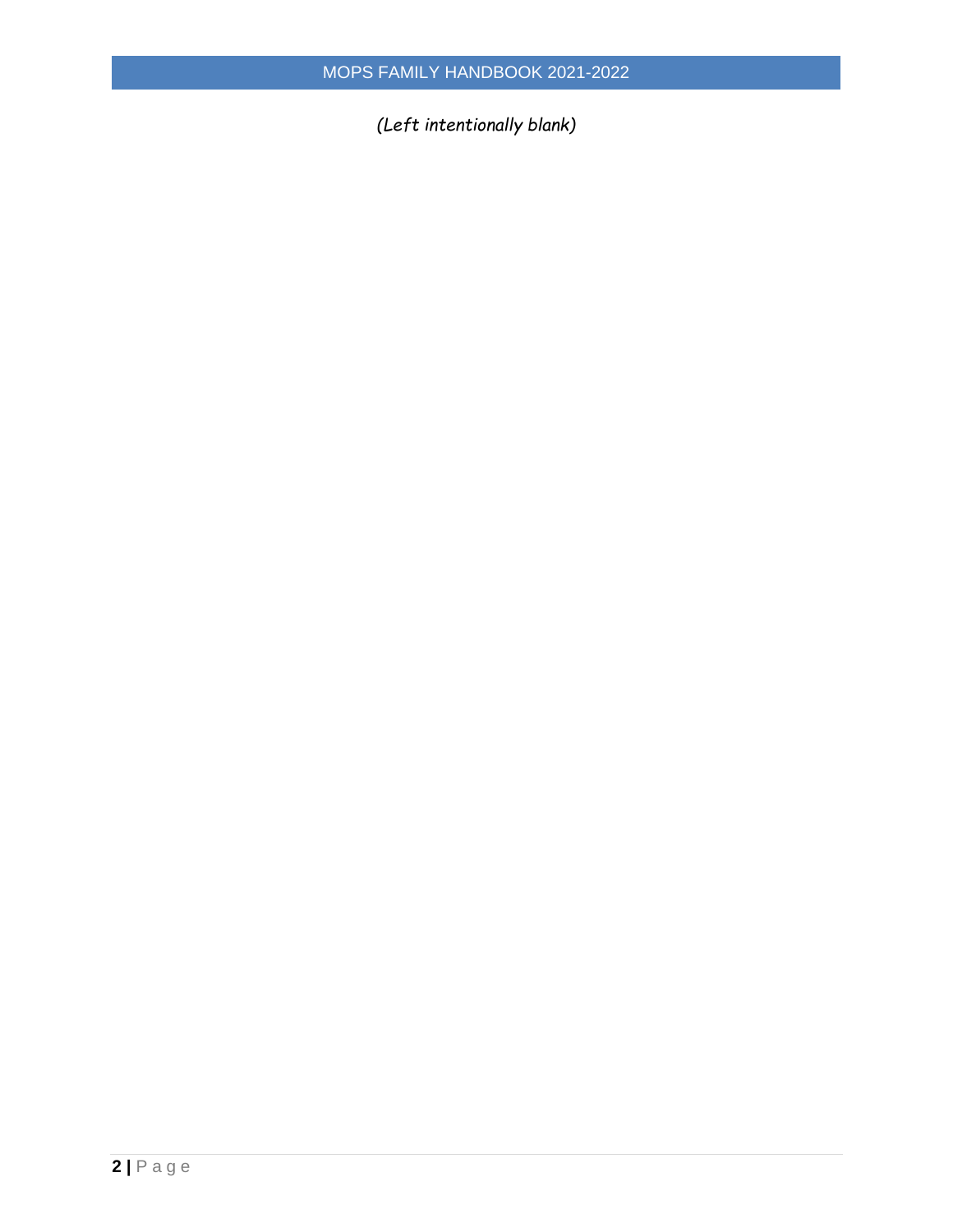#### **Mount Olivet Preschool 2021-2022 Family Handbook Table of Contents**

|     | Welcome Letter from the Director                     | 5              |
|-----|------------------------------------------------------|----------------|
| 1)  | Mount Olivet Preschool (MOPS) History and Philosophy | 6              |
| 2)  | Registering and Enrolling Your Child                 | 6              |
| 3)  | Teacher Qualifications and Student/Teacher Ratios    | $\overline{7}$ |
| 4)  | Fee and Payment Policy                               | 8              |
| 5)  | Nondiscrimination/Inclusion Policy                   | 8              |
| 6)  | <b>Required Enrollment Documentation</b>             | $9\,$          |
| 7)  | Naptime at Mount Olivet Preschool                    | 9              |
| 8)  | Playground Safety                                    | 9              |
| 9)  | Safety Information                                   | 10             |
| 10) | Handwashing                                          | 12             |
| 11) | Cleaning, Sanitizing and Disinfecting                | 13             |
| 12) | Face Coverings                                       | 14             |
| 13) | Social Distancing                                    | 15             |
| 14) | Admission/Exclusion due to symptoms of illness       | 15             |
| 15) | Medication Administration during School Hours        | 16             |
| 16) | Inclement Weather and Other Closures Policy          | 16             |
| 17) | COVID-19 Notification/Closure Policy                 | 17             |
| 18) | COVID-19 Symptoms Occur During School Hours          | 18             |
| 19) | Personal Belongings                                  | 19             |
| 20) | What to Wear                                         | 20             |
| 21) | Parking Lot Usage for Pick-up AND Drop-off           | 20             |
| 22) | Preschool Hours                                      | 21             |
| 23) | Drop-Off Procedures                                  | 21             |
| 24) | Pick-Up Procedures                                   | 22             |
| 25) | Visitors                                             | 23             |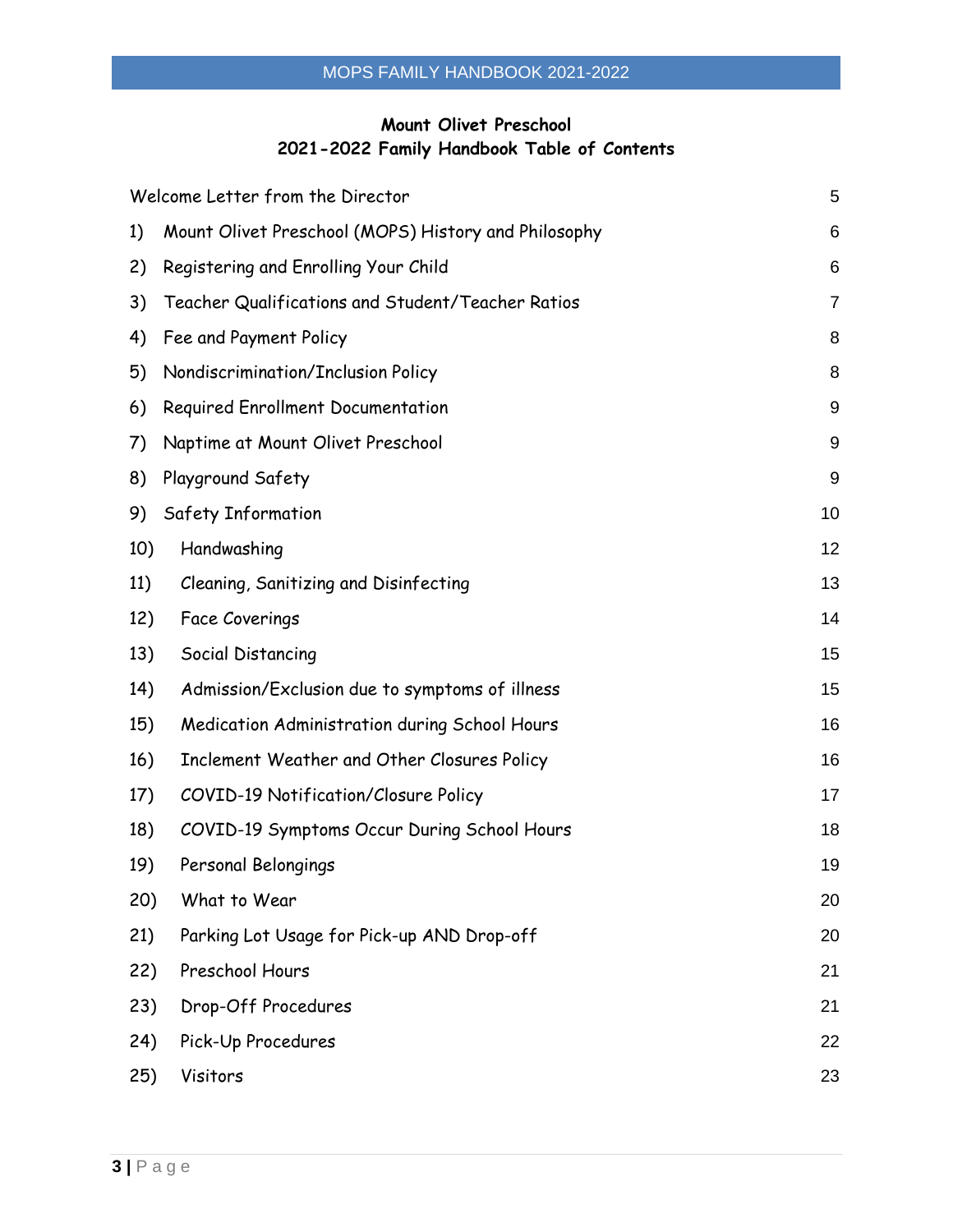#### MOPS FAMILY HANDBOOK 2021-2022

| 26)                                                              | <b>Field Trips/Special Events</b>               | 23 |
|------------------------------------------------------------------|-------------------------------------------------|----|
| (27)                                                             | School Pictures in the Fall                     | 23 |
| (28)                                                             | Parties and Celebrations                        | 24 |
| 29)                                                              | Getting Acquainted                              | 24 |
| 30)                                                              | <b>Family Communications</b>                    | 24 |
| 31)                                                              | Parents Group Board and Volunteer Opportunities | 25 |
| 32)                                                              | Licensing and Insurance                         | 25 |
| Appendix A: Daily MOPS Health Sample Questionnaire<br>26         |                                                 |    |
| Appx B: Notify of a positive case/exposure in MOPS.<br>28        |                                                 |    |
| Appx C: Notify of a positive case but no exposure in MOPS.<br>31 |                                                 |    |
| MOUNT OLIVET PRESCHOOL Family Handbook Receipt Form<br>34        |                                                 |    |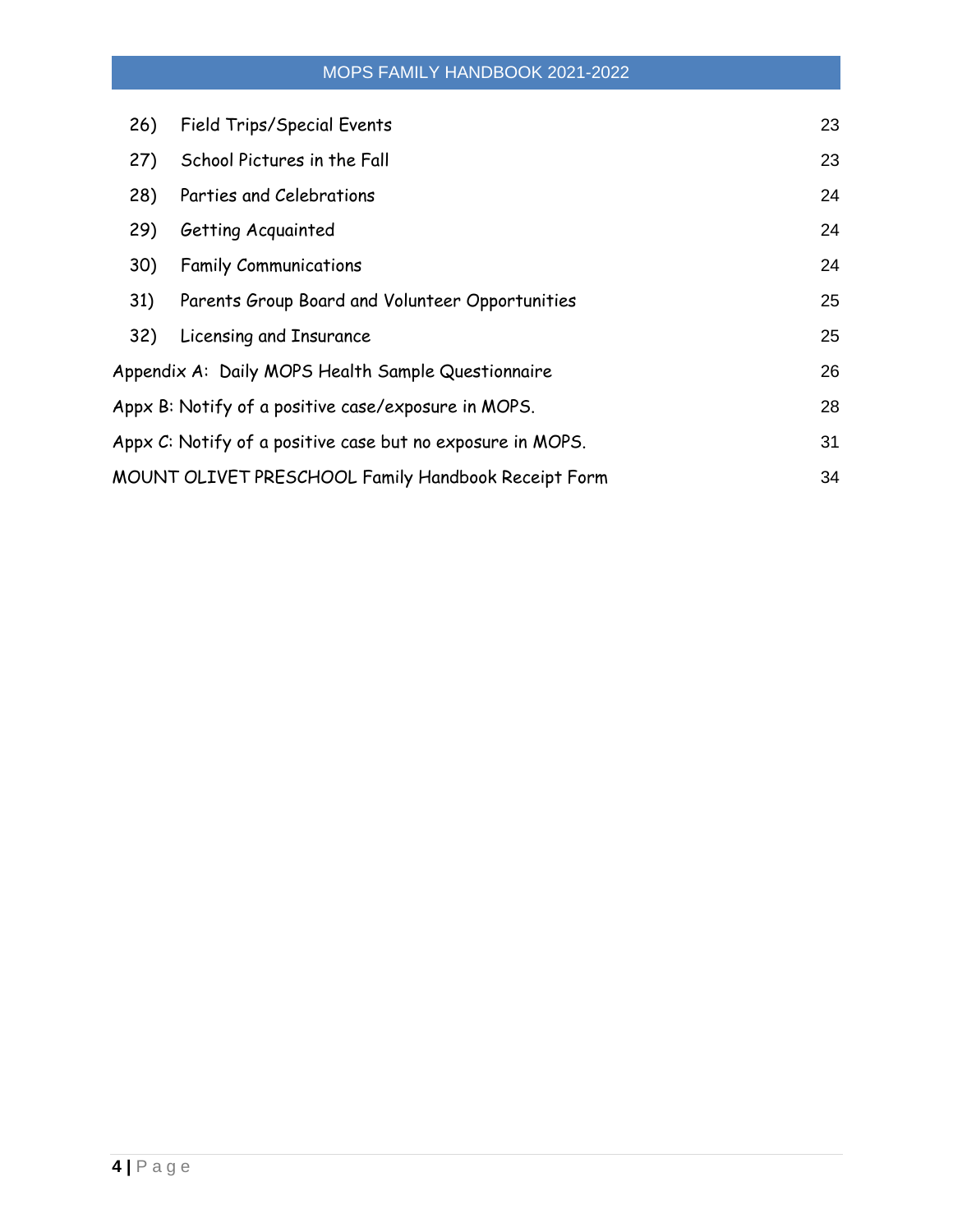#### <span id="page-4-0"></span>Welcome Letter from the Director

Dear MOPS Families,

As we prepare to reopen after being closed since March 2020, I want to reassure families that Mount Olivet United Methodist Church and Weekday Preschool staff and faculty are working closely with the Preschool Committee, the Trustees, and the Post-COVID Re-entry Group (PRG) (previously the "Healthy Church Team") to ensure that the environment is as safe and healthy as possible. As always, the teachers and administration at Mount Olivet Preschool (MOPS) are committed to providing a quality program that is safe, educational, and fun!

While many things will seem different with new procedures in place for safety of all, MOPS will still be an environment that fosters fun and learning. It is our goal to draw out and inspire the best in our students by providing them with age-appropriate opportunities to create, explore, and learn in a safe, caring, Christian environment.

This Family Handbook explains our policies and procedures on all facets of preschool life, while considering the most current advice and mandates regarding the COVID-19 pandemic and proper childcare administration. Since this situation is constantly evolving, all procedures included in this handbook will remain as the "new normal" until further notice. We will make sure that all procedures are realistic and feasible for staff and children by following CDC (Center for Disease Control), guidelines as well as those put forth by the Virginia Departments of Social Services (DSS) and Education (VDOE), the Arlington County Health Department, and the Virginia Conference of The United Methodist Church. *Please be sure to read through this document carefully and sign and return the last page electronically.*

Please feel free to contact me if you have any questions about the policies and procedures that are outlined in this Family Handbook. They are in place to ensure that Mount Olivet United Methodist Church and Weekday Preschool (MOPS) is a safe and enjoyable place for your family.

Michele A. Liberty, M.Ed. Preschool Director [mliberty@mtolivet-umc.org](mailto:mliberty@mtolivet-umc.org)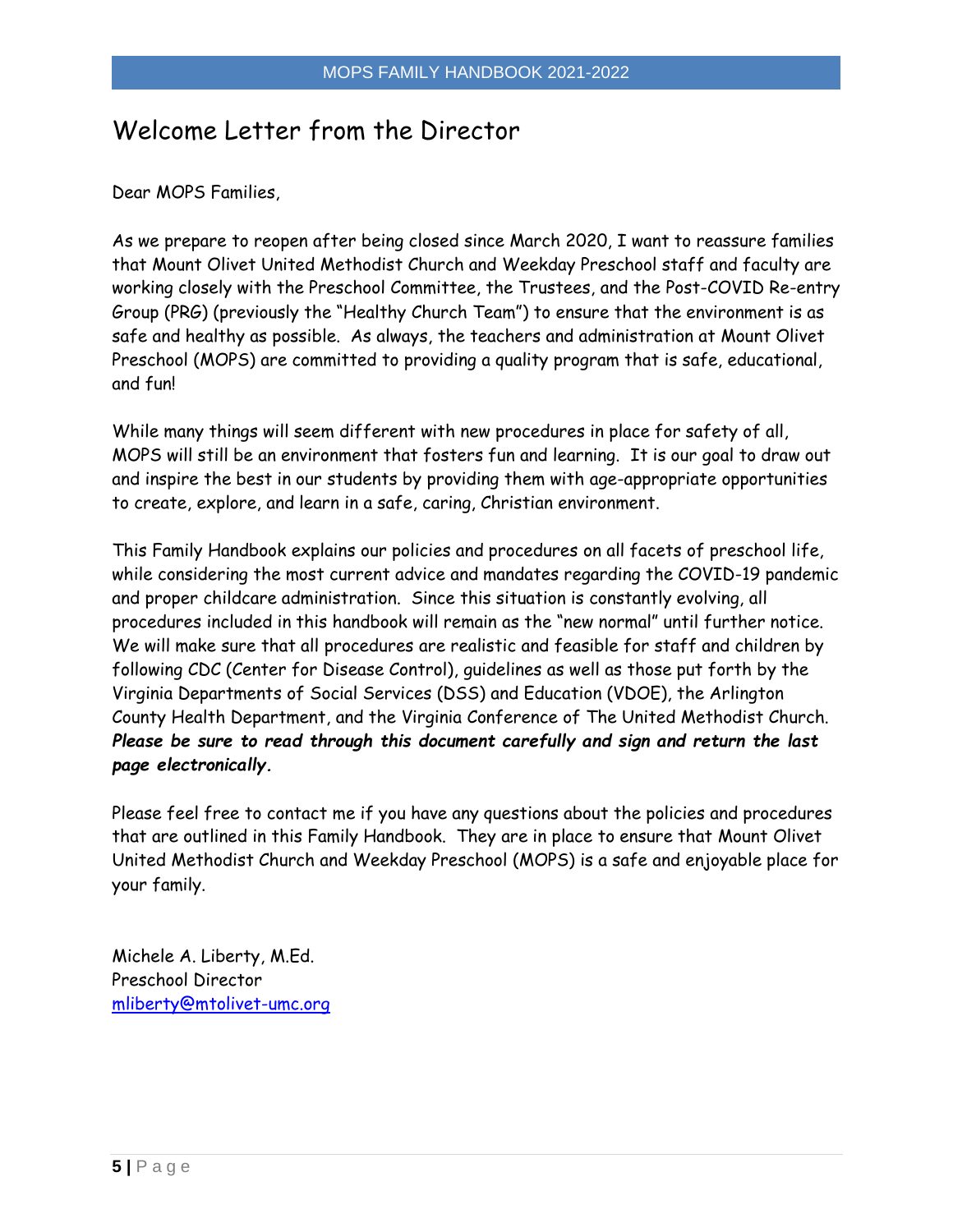### <span id="page-5-0"></span>1) Mount Olivet Preschool (MOPS) History and Philosophy

Thank you for choosing Mount Olivet Preschool (MOPS), a ministry of Mount Olivet United Methodist Church. Mount Olivet has been ministering to Arlington County's young children since 1954. The preschool was established in 1971 as a Mother's Day Out program and has grown to a half-day, week-day program serving the educational needs of up to 190 children each year, ranging in ages from 3 months to 5 years.

MOPS teachers nurture the social/emotional, academic, and spiritual needs of our students through loving Christian guidance, intentional research-based curriculum, and play-based instruction. Aligning to [Virginia's Milestones of Child Development](http://www.doe.virginia.gov/special_ed/early_childhood/child-development-health/index.shtml), the MOPS curriculum develops growth in six key domains: social/emotional, approaches to learning, language/literacy, cognition/general knowledge, fine arts, and physical/ health. Since families are the primary and most influential teachers of young children, MOPS partners with our families to provide the very best care for our students. We always value and strive to establish and maintain close partnerships with families.

Every child is a capable and competent learner who develops at her or his own pace, displaying unique characteristics and exhibiting an array of talents and interests regardless of family background, culture, special need, experience, or ability. We strive to provide children with inspiring experiences that are consistent with the best practices and principles of early childhood education. We accomplish this goal in a safe, loving, and Christian environment with qualified and experienced teachers and staff. Our low student-teacher ratios and our teaching team approach enable us to nurture each child as an individual and to prepare each child for the next step in her or his preschool or elementary school experience.

### <span id="page-5-1"></span>2)Registering and Enrolling Your Child

All families who wish to register their child for the upcoming school year may do so online at [https://mountolivetumc.com/registration.](https://mountolivetumc.com/registration) One (1) online form can be completed for all children being registered within the family. The Registration Fee of \$115 is required at the time of registering to ensure placement in a class or on the Wait List, depending on availability.

Upon receiving an enrollment offer, MOPS will send parents or guardians an offer email with a tuition and fees statement. All health, emergency, and enrollment forms for each child enrolling within a family for the 2021-2022 school year were sent electronically in April to the email listed on the Registration form; the completed enrollment and emergency documents are due back by May  $15<sup>th</sup>$ . The exceptions are physical/immunization reports that are due by the first day of school. Detailed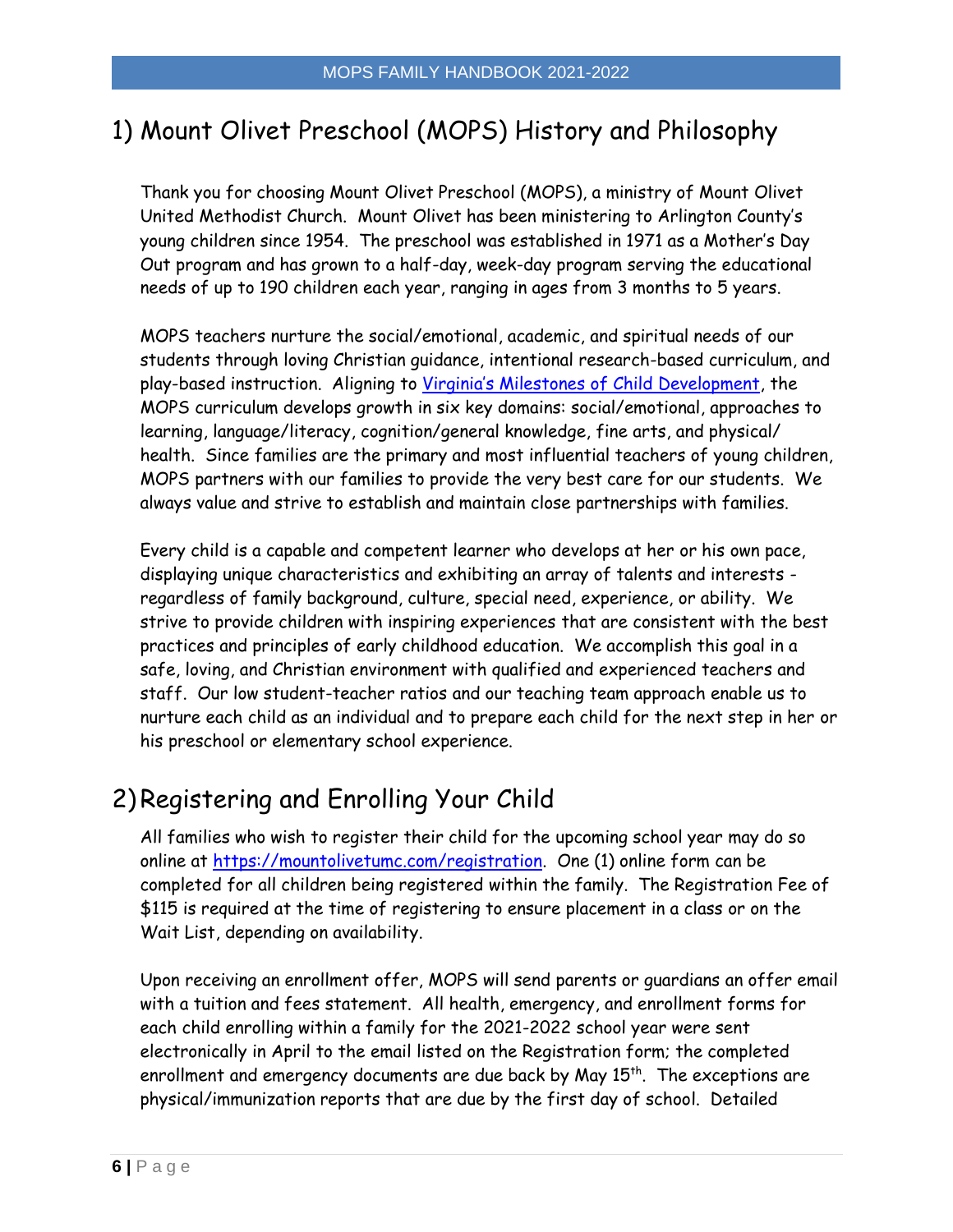instructions and explanations were in the initial email sent in April. This handbook will be available online as soon as possible. Families will receive an email directing them where to find the document.

All forms should be returned through email or mailed to the preschool.

Please Note: In the event that a class is at full capacity and a child cannot be placed, MOPS will offer to place that child on the waiting list that is valid for the 2021-2022 school year only. We are sorry that we cannot always meet the needs of families when requested; we will make every effort to find placement for your child throughout the school year. You will be notified via email when an opening becomes available.

#### <span id="page-6-0"></span>3)Teacher Qualifications and Student/Teacher Ratios

All MOPS employees are required to complete 16 hours of child development training each year, including training on mandatory reporting, COVID readiness training, health screening training, First Aid/CPR, and EMAT certification, as well as having completed the Virginia 10 Hour Preservice training and Virginia's required Health and Safety course prior to employment. Additionally, staff must be at least 18 years of age and pass/maintain the required Virginia background checks. The Director and Assistant Director have Master of Education degrees, while Lead Teachers have bachelor's degrees and/or ten (10) years of experience minimum.

All faculty report to the Preschool Director, who oversees preschool operations, enrollment, and special events throughout the school year. The Assistant Director manages the day-to-day activities, student attendance, and student records. The Preschool Director is supported by a Preschool Committee, which includes the Mount Olivet UMC Director of Children's and Family Ministries, the Parents Group Board president, parent representatives, and up to two MOPS teachers.

Only qualifying faculty may be placed in a supervisory role (counted in ratio) in charge of children. MOPS will always meet the required Virginia staff to student ratio, with the goal of surpassing those ratios to provide more individualized attend and education for our children.

| Age Group                  | VA DSS/DOE Ratio         | <b>MOPS' Goal Ratio</b>  |
|----------------------------|--------------------------|--------------------------|
| O to 16 months (Infants)   | 1 teacher to 4 children  | 1 teacher to 3 children  |
| 16 to 24 months (Toddlers) | 1 teacher to 5 children  | 1 teacher to 4 children  |
| $24$ to 36 months $(2s)$   | 1 teacher to 8 children  | 1 teacher to 5 children  |
| 36 to 5 years $(3s - 4s)$  | 1 teacher to 10 children | 1 teacher to 8 children  |
| 5 years to 9 years (5s)    | 1 teacher to 20 children | 1 teacher to 10 children |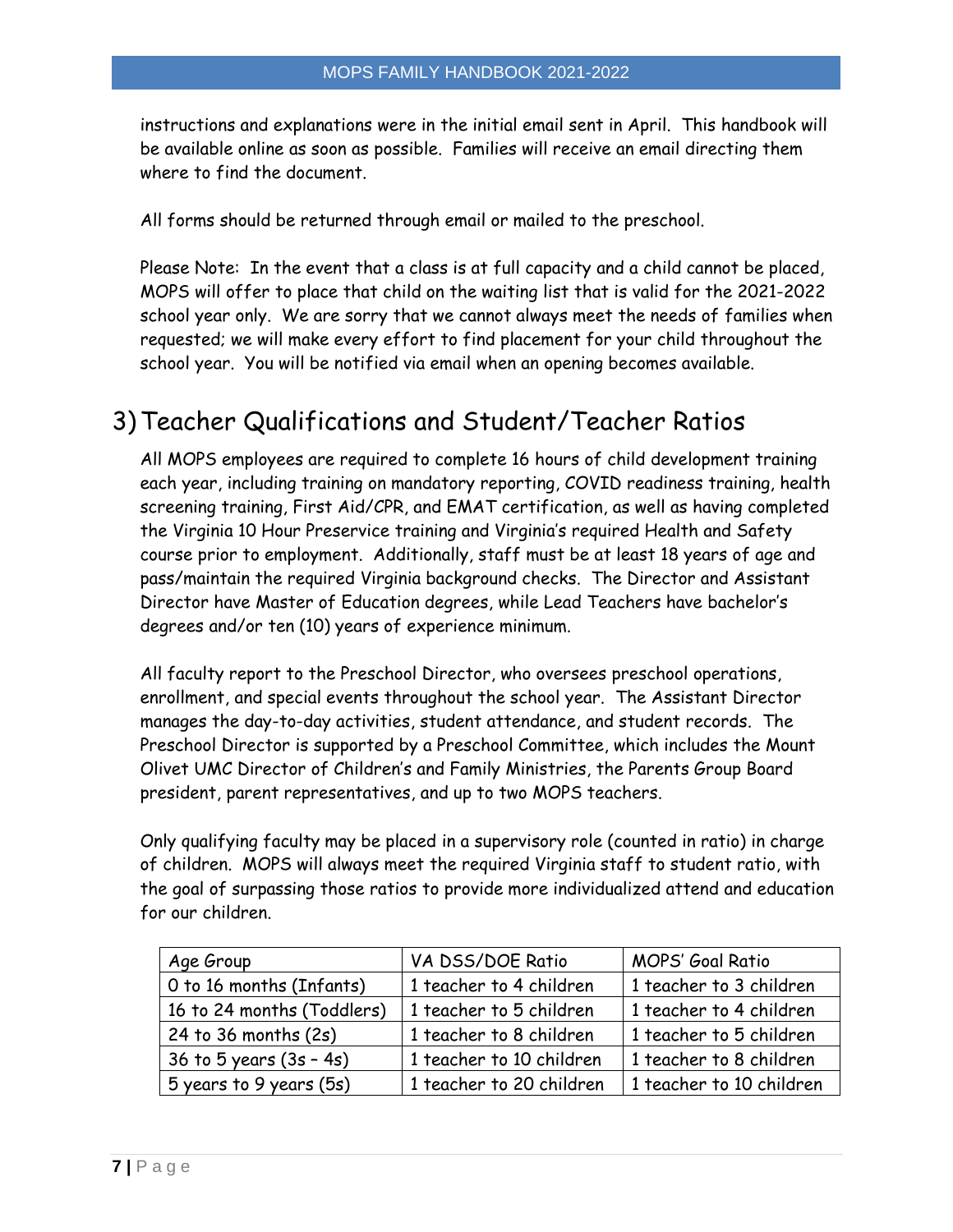#### <span id="page-7-0"></span>4) Fee and Payment Policy

MOPS implements the following policies and procedures for tuition payments:

- 1. A non-refundable Registration Fee of \$115 per child is due upon registering.
- 2. A non-refundable Down Payment is due within 30 days of accepting an enrollment offer; the amount is  $1/10^{th}$  of the total tuition due for the year.
- 3. In addition to the Down Payment, monthly payments of  $1/10^{th}$  of the total tuition due for the year are due on the  $10^{th}$  of each month of September through May.
- 4. If an account is 30 days past due, a reminder email/letter will be sent home. If an account is 60 days past due, a 5% (of the tuition amount due) Late Fee will be charged. If an account is 90 days past due, an *additional* 5% (of the tuition amount due) Late Fee will be charged. If an account is 120 days past due, the child will be disenrolled; *all* tuition and late fees due up to that date will be due.
- 5. All tuition is due regardless of sickness, behavioral/disciplinary removal, vacations, weather-related closings, holidays (including Thanksgiving, Christmas, snow days, and Spring Break), or *emergency-related closings mandated by the state/local government/police/DHS, like a pandemic.*
- 6. If you desire to withdraw from school before the end of the 2021 2022 year, you must provide thirty (30) days written notice of your intent to withdraw. Tuition continues to be charged during the notice period and until the end of the calendar month in which the end of the notice period falls, even if the child is not attending. For families paying in advance, tuition will be prorated, and a refund will be issued.
- 7. To ensure your child's enrollment, parents must re-register their child(ren) for the following year.
- 8. It is understood that there will be an annual tuition increase each July at the start of the fiscal year.
- 9. There is a 2.5% convenience charge for payments paid online via credit card, and a .5% convenience charge for payments paid online via ACH. Checks may be mailed to the preschool; however, plan for the extra time for traveling by post in order to ensure timely arrival.

# <span id="page-7-1"></span>5)Nondiscrimination/Inclusion Policy

Admissions to Mount Olivet Preschool (MOPS) shall be made without regard to race, culture, ethnicity, sexual orientation, gender identity, family or socioeconomic status, mental ability or health, or faith history. To the greatest extent possible, children with disabilities will be included in the full range of activities and services normally provided to children at MOPS by making necessary accommodations to meet the child's specific needs. If a parent wishes to have a para-professional attend school with their child or visit to observe, please contact the preschool director to discuss how best to accomplish this.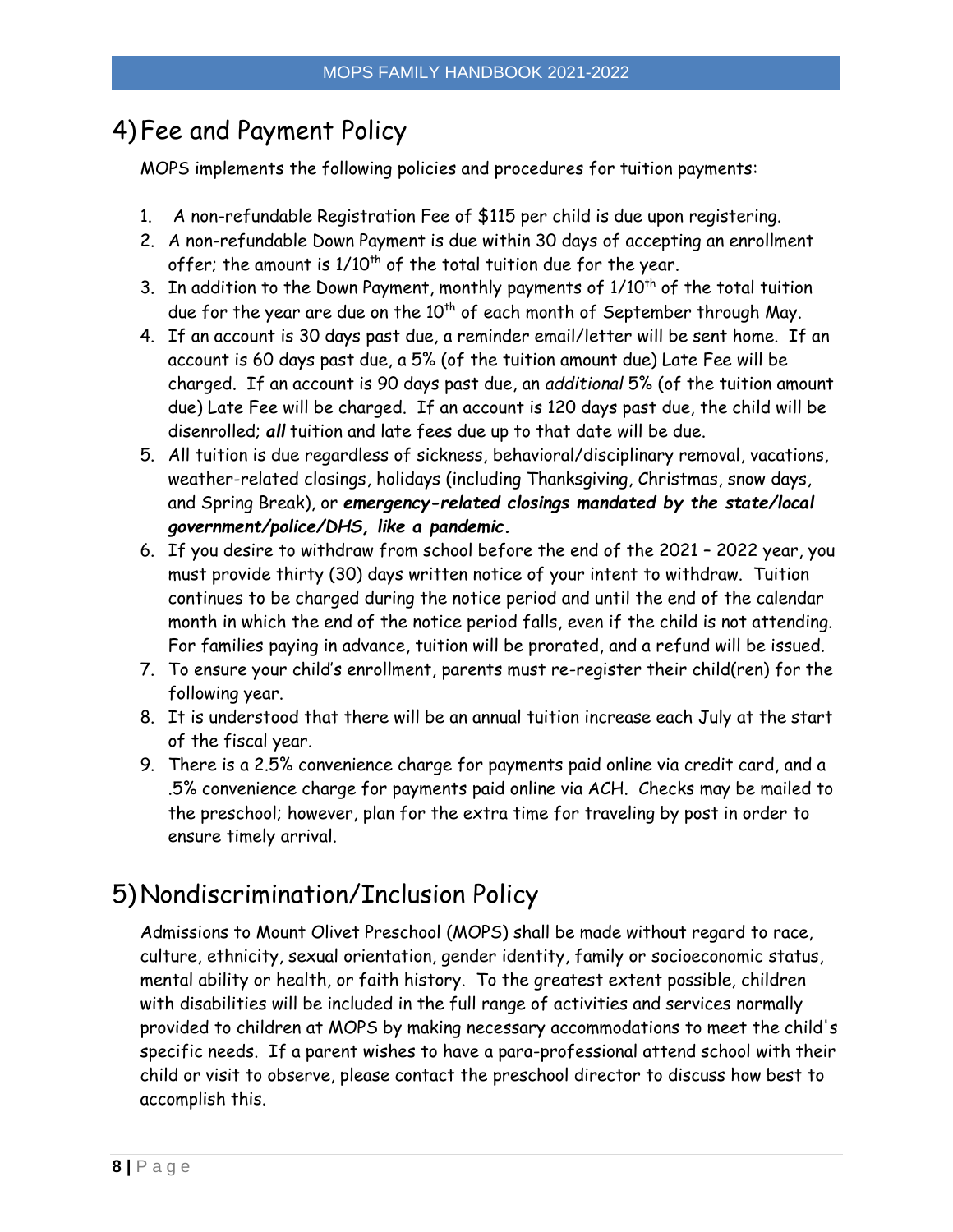#### <span id="page-8-0"></span>6)Required Enrollment Documentation

In accordance with the Virginia DSS/DOE and MOPS policy, the following documentation is required for each child prior to attendance:

- 1. Proof of Identity (birth certificate or passport prior to start of first year at MOPS)
- 2. A current physical on the Virginia School Entrance Health Form (renew annually)
- 3. A current immunization record (updated bi-annually for children under the age of 2 years, and annually for children above 2 years of age) that complies with [Virginia Code 32.1-46.](https://law.lis.virginia.gov/vacode/32.1-46/) Once available, COVID vaccinations are suggested in order to loosen preventative measures; however, consult your child's physician first.
- 4. Emergency Contact document with parent(s) information, at least 2 emergency contacts, and pertinent health/allergy information
- 5. Allergy Action Plan, IEP, etc., if applicable
- 6. Authorized Pick-up List
- 7. Student/Family Information Survey
- 8. Financial Agreement
- 9. Special permissions forms

Please Note: All information listed above is maintained in a secure cabinet in the Preschool Office and is only available to staff with a direct need-to-know.

# <span id="page-8-1"></span>7)Naptime at Mount Olivet Preschool

Since MOPS is a half-day preschool, a designated naptime is not included in the daily schedule. However, in the Infants and Toddlers program, children sometimes do fall asleep. Depending on where the child falls asleep (quiet time mat in classroom or in the teacher's arms), teachers may choose to sit with the child, or a teacher may move the child to the portable crib in the adjoining room, monitoring the child carefully in accordance with Virginia DSS/DOE's safe sleep practices in both instances.

# <span id="page-8-2"></span>8) Playground Safety

During preschool, teachers will spread out to view all sections of the play areas and supervise all children in that area. Teachers will perform Name-Face checks periodically: leaving classroom, leaving the building, upon arrival to the play area, during play time, before leaving the play area, entering the building, and before entering the classroom.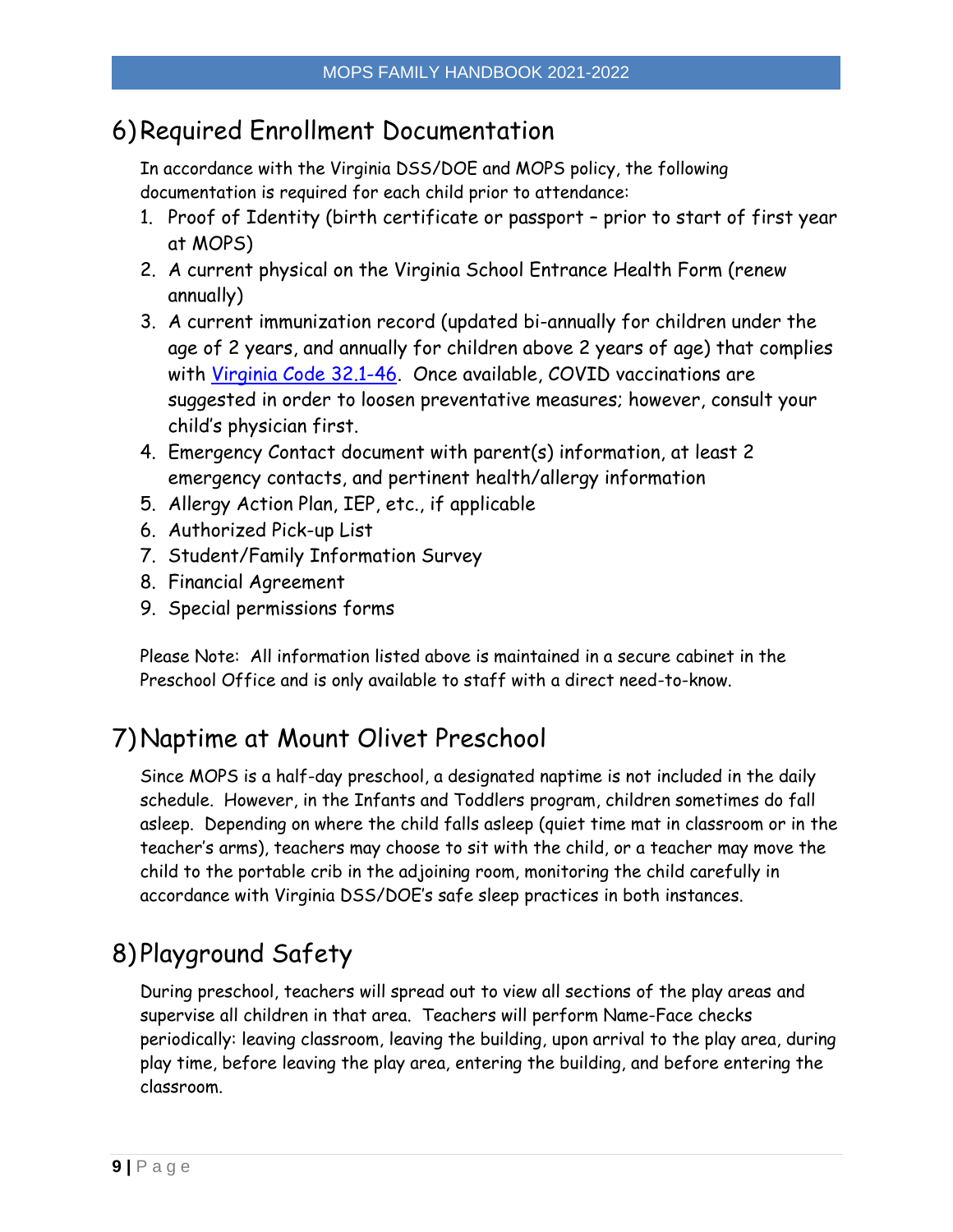Please dress your child for a fun day of running, jumping and sand box play every day, especially with closed-toed shoes. Families are welcome to play on the playground after 1:30 pm when preschool is done for the day. Please encourage your child to follow the same safety rules as those they learn in school.

- NEVER, NEVER leave your child unattended in your vehicle or anywhere on Mount Olivet property!
- Only an adult should open the gate; please be sure it closed behind you.
- No climbing on fences, benches, the "umbrella pole," or trees, please.
- Please take turns using equipment.
- Have fun *inside* playhouses, not on top.
- The chain ladder to the slide structure is for 2s and above.
- Everyone enjoys a good slide: One child at a time, sitting, and downwards.
- Keep sand in the sand box (as much as possible). Do not throw sand.
- Sand toys should be used for sand only and be used in the sand box area.
- Please put toys back in the toy box before leaving.
- No pretend weapons on Mount Olivet property.
- A receptacle is available for all trash.
- Glass should not be brought into the play areas.

# <span id="page-9-0"></span>9)Safety Information

Your child's safety at Mount Olivet Preschool is always our primary concern. All MOPS staff will do our best to ensure that your child has a safe and enjoyable school year, but we do need your assistance. MOUMC/MOPS administration will walk the building and premises periodically to ensure that the environment is safe and secure for all children, faculty, staff, and families.

Emergency Evacuation Drills, in which all exit the building, will be performed monthly. Shelter-In-Place Drills will occur every two (2) months, with Emergency Weather Drills occurring each quarter.

The Arlington County Fire Marshall and Health Department shall inspect the premises annually.

All sinks and water fountains will be tested for lead and safe drinking standards every five (5) years.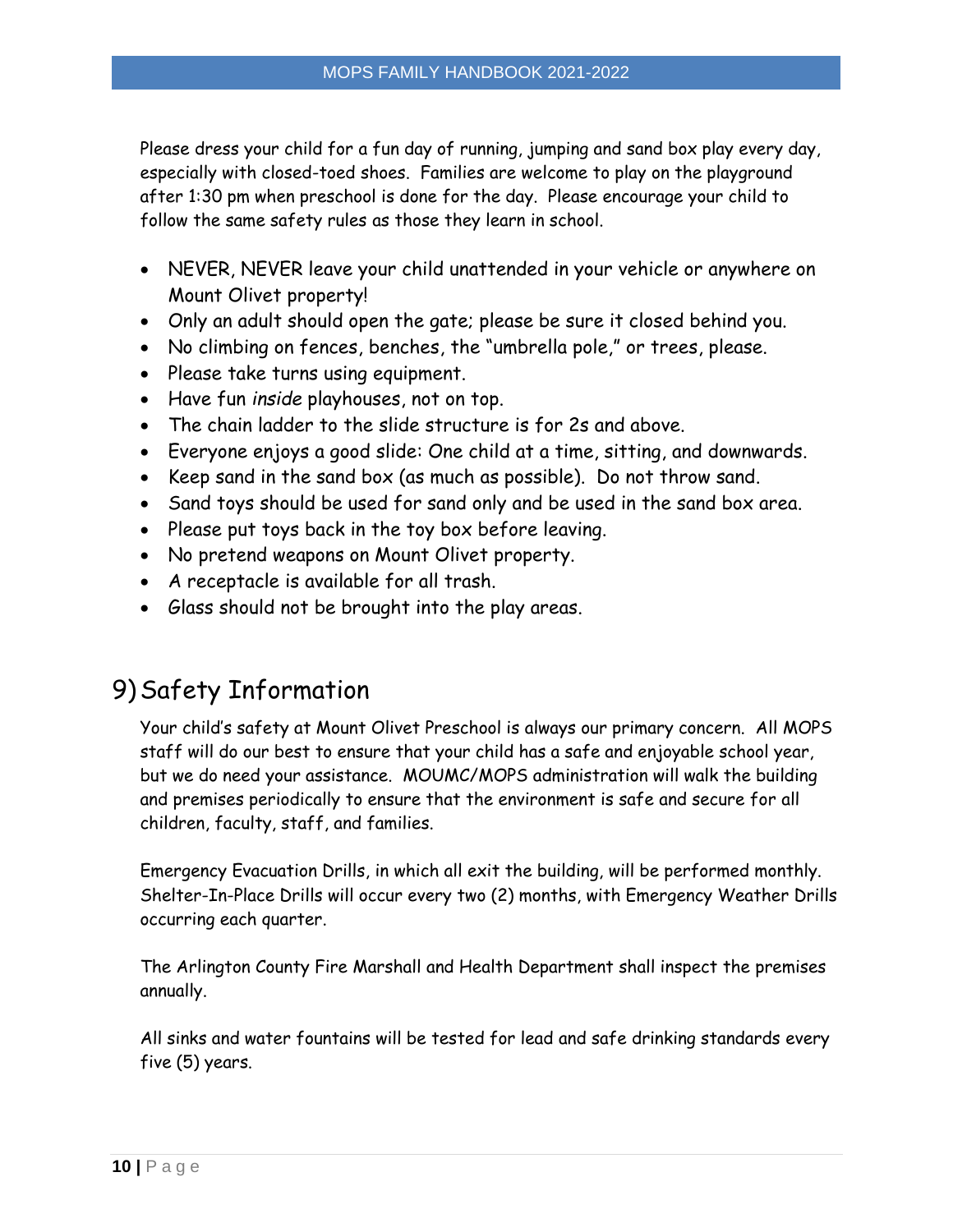Please read the following safety reminders carefully:

- Please drive slowly and carefully on neighborhood streets that surround the preschool--especially on North 15th Street and North Woodstock Street.
- Please do not block driveways on the local streets. We want to be good neighbors to the families who live close by.
- NEVER, NEVER leave your child unattended in your vehicle or anywhere on Mount Olivet property! Even if you plan to be parked for only a few minutes (i.e. in the 15th Street playground circle), please do not leave your child alone in your car.
- Mount Olivet church and the Virginia Department of Transportation have made efforts to help you safely transport children across 16th Street from the parking lot to the church. Due to heavy and sometimes fast-moving traffic, however, it is imperative that you *always hold your child's hand* and use extreme caution when crossing 16th Street.
- The semicircular driveway at the 15th Street playground entrance will be closed to traffic from 9:30 a.m. until 1:00 p.m. Parking here is restricted to drop-off only and is reserved for drivers with special parking passes issued by the Preschool Office.
- Interior doors permitting access to areas of the building used by the preschool (upstairs and main-level classrooms and the play space in Fellowship Hall) have security locks. Interior doors are locked each day between 9:30 a.m. and 1:00 p.m., except for some special events.
- Parents, caregivers, and others who want to enter the preschool during the school day when interior doors are locked must call the preschool office to arrange entrance during school hours.
- During the 2021-2022 school year, late drop-off will not be permitted. All students Must drop-off between 9 and 9:30 am.
- NO RUNNING inside the building, please! The only exception to this rule is during supervised recreational time indoors. In Fellowship Hall, children may not play on the stage.
- Children are not allowed to play on any staircases or use the elevator without supervision.
- MOPS will be outdoors as often as weather permits for classes and play. Please get into the habit of putting sunscreen on your child before school begins, since MOPS does not keep any on hand.
- Please remove all medications from your child's diaper bag or backpack, unless giving to the teacher (see #18 for the authorized medication administration during school hours policy). This includes all over-the-counter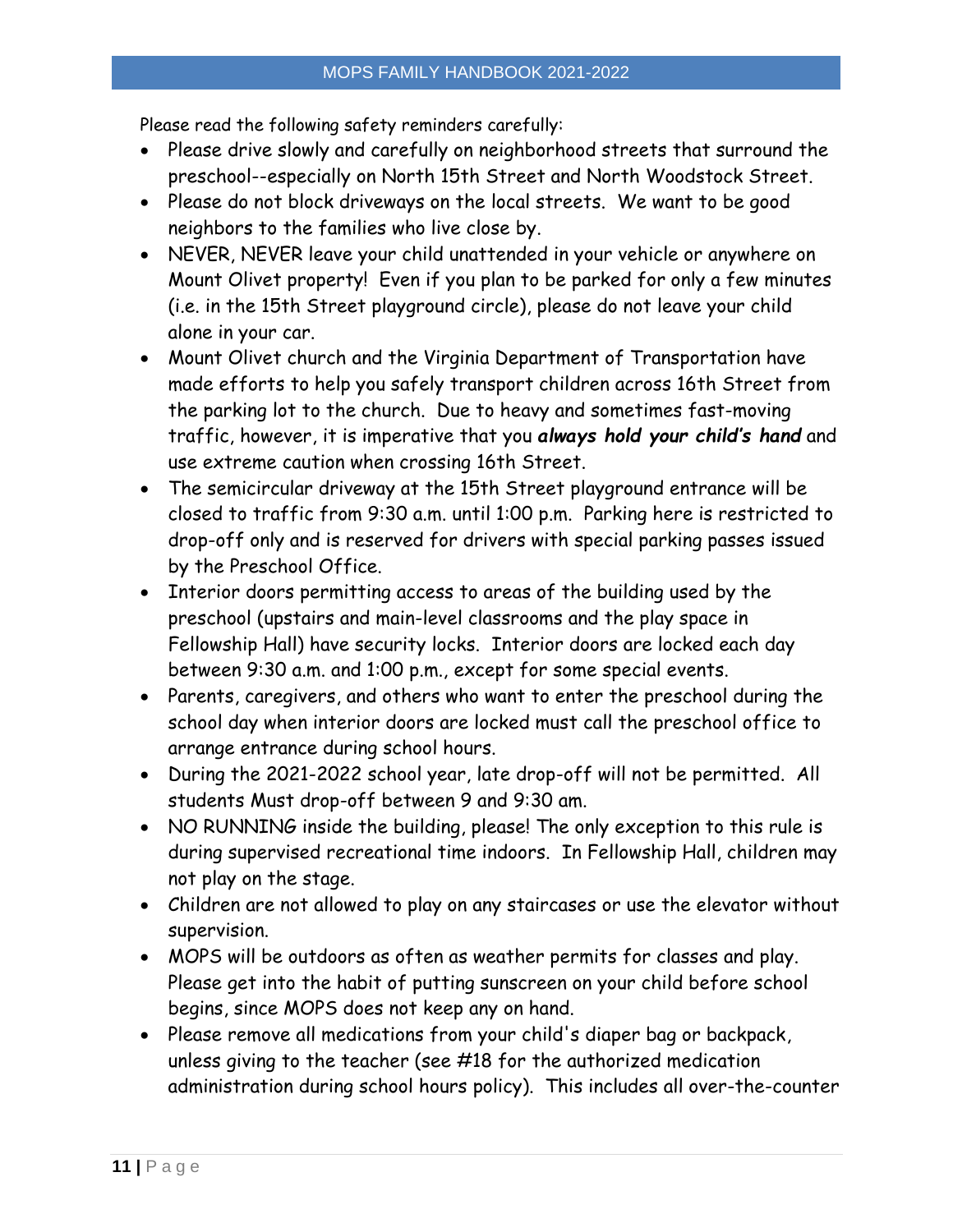medications (Tylenol, Motrin, etc.) and items such as diaper ointment, sunscreen, and hand lotion.

- After an authorized adult, 18 years of age or older, has signed your child out from the designated drop-off point (playground area), that adult is responsible for the child. Since the Pick-up process is a time of congregation among families, it is easy to becomes distracted; please watch young children carefully since young children can move quickly.
- Families are welcome to use the 15th Street playground after school has ended, typically at 1 :30 pm when the building closes; however, a responsible adult must supervise children playing there. Please ask your children to follow the same rules that we use on the playground during the school day.
- For the safety of our children, security cameras are in use throughout the preschool and church in hallways and public areas. The footage is maintained by the church administrator and the preschool director.
- All visitors must report to the Preschool Office. If teachers see an unknown visitor anywhere on the premises (in the building or outside on the playground), they will notify the Preschool Office.
- Balloons and glassware are not permitted at preschool, even for special events such as class parties or birthday celebrations. These materials are a safety and licensing concern, as the pieces can cause a choking/safety hazard.
- Please obtain permission from your child's teacher before taking photographs or making videos of children engaged in any aspect of the preschool program, including classroom activities, playground time, field trips, etc. Please do not post photos of children (other than your own) on websites such as Facebook, Twitter, or YouTube.
- Note that the school staff can photograph your child only in accordance with the parameters parents agreed upon in the General Permission Form.
- Once again, please remember that MOPS has a "no-nuts" policy that includes all offsite functions (field trips, school-sponsored picnics, parties, etc.), as well as on-site classrooms and spaces used by our children.

#### <span id="page-11-0"></span>10) Handwashing

Upon entering Mount Olivet United Methodist Church/Preschool, all staff, faculty, students, and family members will wash their hands properly, following the CDCs handwashing guidelines: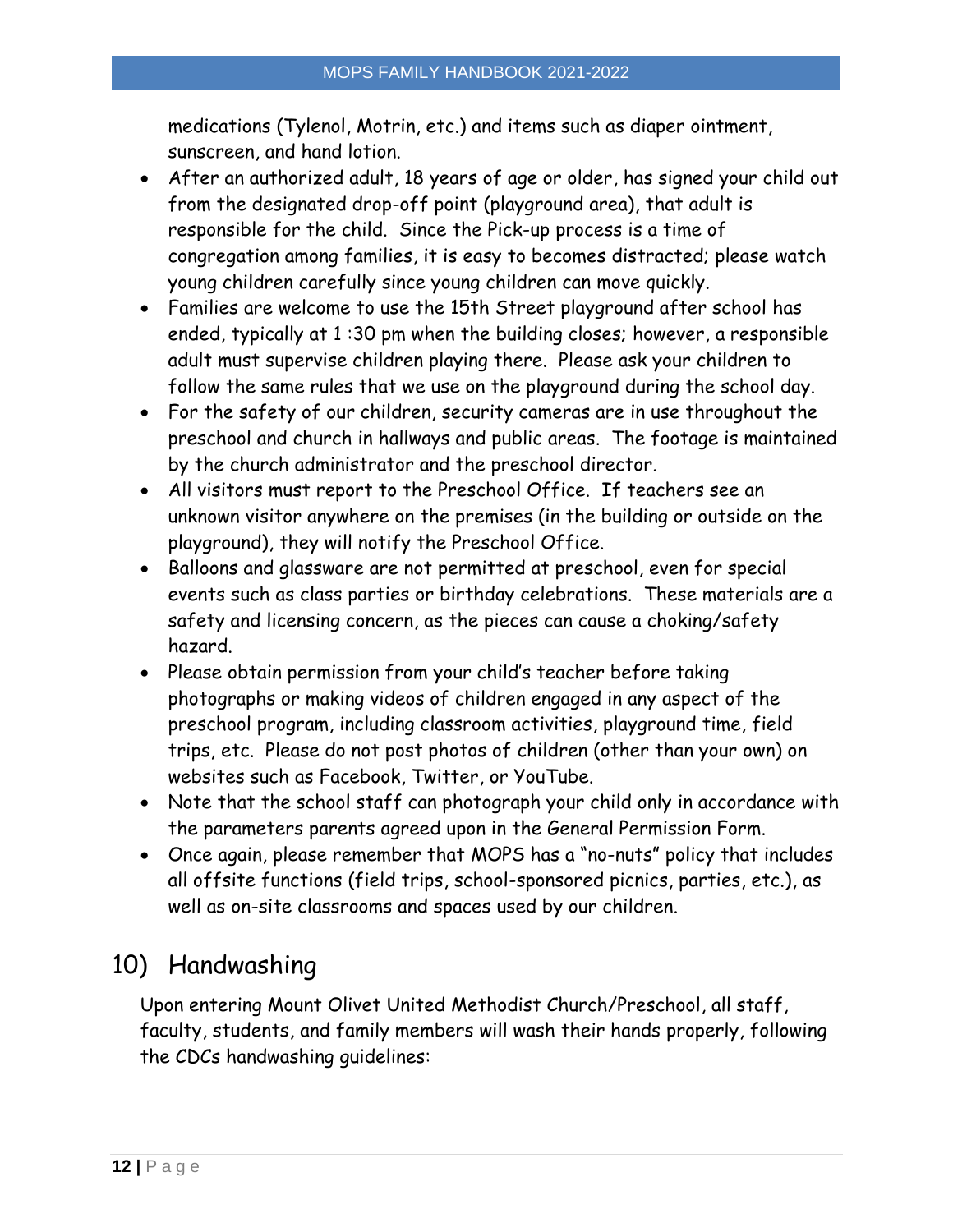- 1. Wet hands with water.
- 2. Apply enough soap to cover all hand/wrist surfaces.
- 3. Rub hands together and scrub everywhere.
- 4. Wash the front and back on your hands, in between your fingers, and under your nails.
- 5. Rinse hands thoroughly with water.
- 6. Dry hands completely using a single-use towel or air dry.
- 7. Wash for at least 20 seconds (Sing *ABC Song* once or *Happy Birthday Song* twice).
- 8. Use Hand sanitizer when soap and water is not available. Sanitizing stations are located throughout our facility.

Hands will be washed:

- a. Upon entering the building from outside
- b. Upon returning to classroom from another part of the building
- c. After blowing nose, coughing, or sneezing
- d. Before/After meals and snack, as well before/after food preparation
- e. Before/After sensory play
- f. After restroom use and diapering
- g. After caring for the sick
- h. After touching garbage
- i. Other instances as determined by the faculty

For more guidance, refer to the CDC Handwashing poster at: [https://www.cdc.gov/coronavirus/2019-ncov/downloads/global-covid-19/314181-](https://www.cdc.gov/coronavirus/2019-ncov/downloads/global-covid-19/314181-U_COVID-19_HandWashingBucket.pdf) [U\\_COVID-19\\_HandWashingBucket.pdf.](https://www.cdc.gov/coronavirus/2019-ncov/downloads/global-covid-19/314181-U_COVID-19_HandWashingBucket.pdf)

#### <span id="page-12-0"></span>11) Cleaning, Sanitizing and Disinfecting

All rooms in the Mount Olivet building that were used during the day will be cleaned that evening by the cleaning company. All hard and high-touch surfaces will be cleaned periodically throughout the day, before and after use, as well as at the beginning and end of each day. Frequently touched surfaces include tables, doorknobs, light switches, countertops, handles, toilets, faucets, sinks, etc. Outdoor equipment will be routinely cleaned, but do not require disinfecting, unless a specific incident occurs.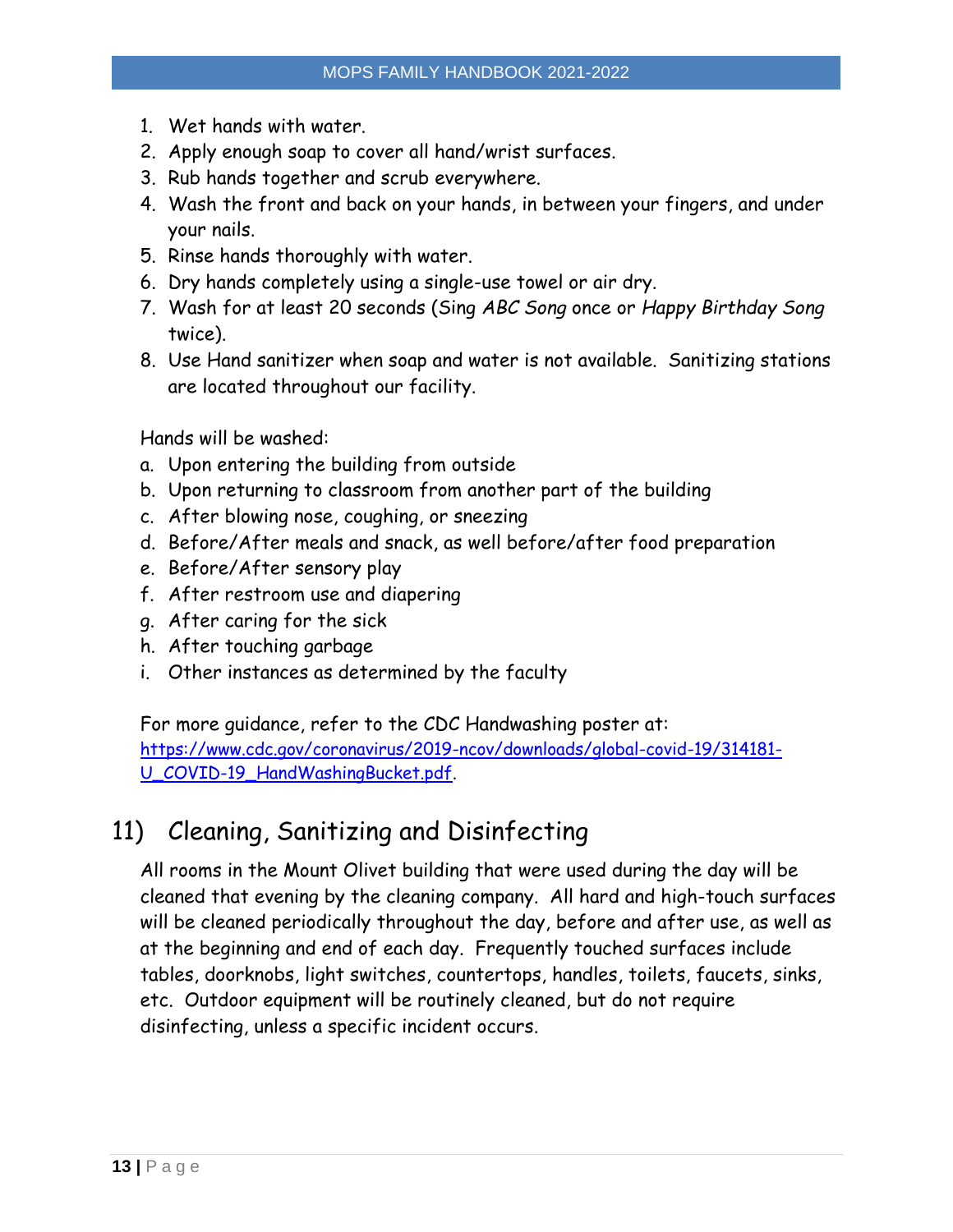In accordance with the CDC's recommendations, faculty/staff will first clean the surface or object with soap and water, then will disinfect with an [EPA](https://www.epa.gov/pesticide-registration/list-n-disinfectants-use-against-sars-cov-2) List N [Disinfectant](https://www.epa.gov/pesticide-registration/list-n-disinfectants-use-against-sars-cov-2) for Coronavirus (COVID-19). If a disinfectant from the list is not available, then [.01% Chlorine Solution](https://www.cdc.gov/coronavirus/2019-ncov/global-covid-19/make-chlorine-solution-non-healthcare-settings.html) will be used per the CDC's recommendation.

Any toys that go into a child's mouth will be disinfected according to CDC guidelines. All surfaces and toys will be sprayed prior to leaving the room at the end of the day.

**All multi-child use-sensory bins, soft toys, pillows, dress-up clothes, and non-permanent rugs will be put away until the CDC determines it is safe to bring any such item back into the preschool environment.**

#### <span id="page-13-0"></span>12) Face Coverings

All adults and children 5 years and over are required to wear a face mask in accordance with the CDC's guidance. Therefore, children in the 4s and 5s programs at MOPS are also required to wear a face mask throughout the day, except when eating/drinking. Children in the 2s and 3s programs are highly encouraged to wear a face mask as much as possible when outside their classroom, especially when traveling through the halls. Children in the toddler/young 2s class will not wear a face covering per the CDC's [guidance](https://www.cdc.gov/coronavirus/2019-ncov/prevent-getting-sick/cloth-face-cover-guidance.html) since any face covering may pose a breathing risk to children under 2.

#### **Every child in the 2s – 5s programs should arrive at school wearing a clean cloth face mask or unused disposable face mask.**

Each student should bring at least two (2) extra face masks in their backpack on the first day of school. The masks will be stored in a plastic baggie in the child's cubby, labeled with the child's name, to ensure a clean mask is available when needed. Used face masks will be placed in the child's backpack, labeled USED. Families are expected to replace the face mask with a clean cloth face mask or unused disposable face mask by next class.

If you or a family member needs a mask, please email the director prior to your arrival at school, and one will be provided for you.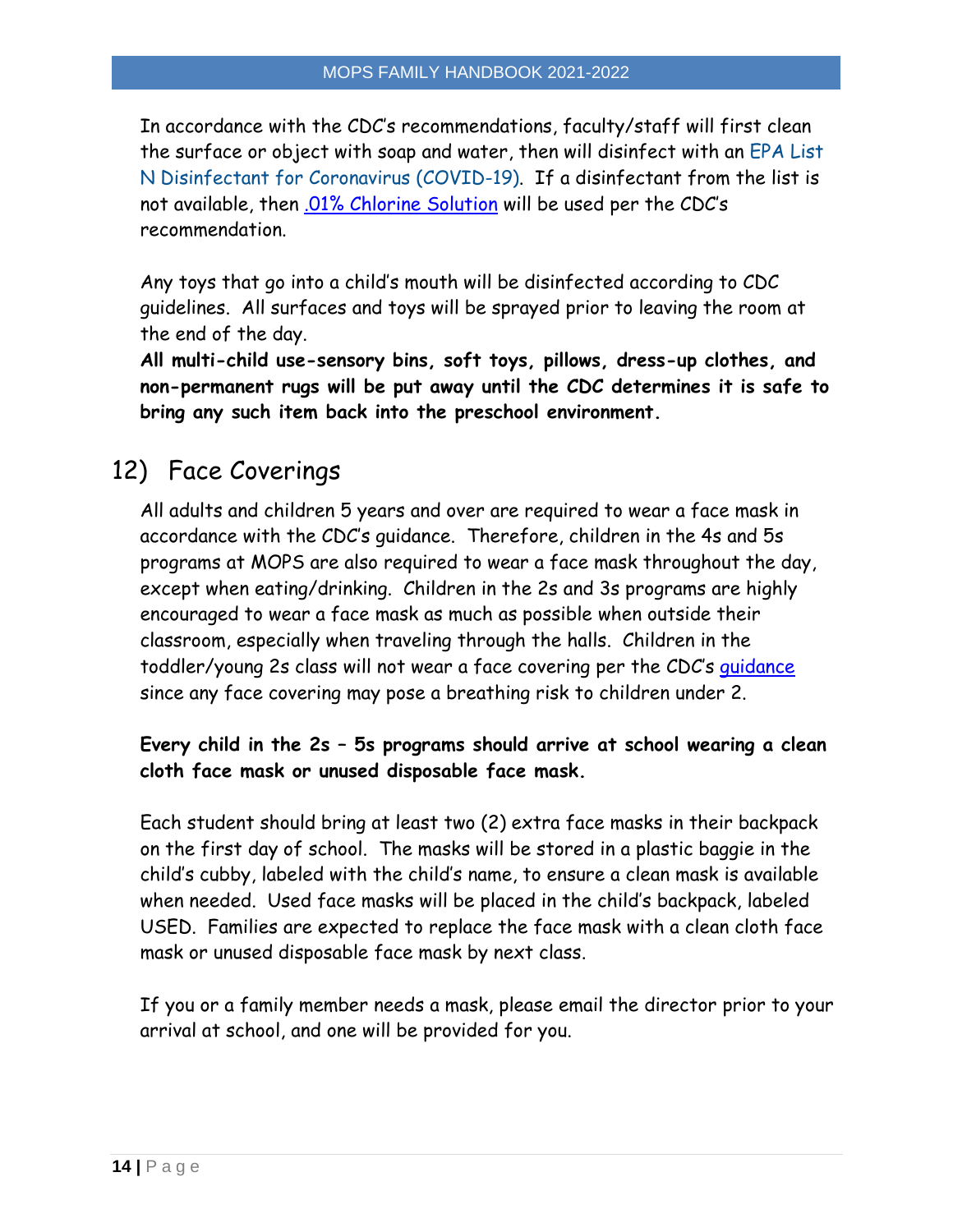#### <span id="page-14-0"></span>13) Social Distancing

Each class is considered a "family" or "pod." Each "family" will socially distance from other "families" to assure safety as much as possible in the halls and on the playground. Children will be encouraged to maintain reasonable space from each other. Classrooms will be rearranged to allow for reasonable social distancing based on the specific activity. Classes will not intermix and will be taught by the same teachers as much as possible. Enrichment teachers will go to each classroom, sanitizing hands prior to entering a classroom, or "families" will travel to a designated spot on the playground to have enrichment class outside.

#### <span id="page-14-1"></span>14) Admission/Exclusion due to symptoms of illness

Children who are obviously ill with fever, diarrhea, vomiting, green-runny nose, puss/oozing eyes, disease or condition (i.e. ringworm, head lice, chicken pox, measles, mumps, pink eye, fever over 100.4 degrees, etc.) will not be admitted into the building or play areas until the symptoms are resolved. It is a danger to other children and staff members at our facility.

#### **Please Note:**

- If you have any doubts about your child's health, please call the preschool office at 703-527-5508 during school hours or the director at 703-209- 8407 after hours to be sure they may attend.
- In accordance with the [Code of VA,](https://law.lis.virginia.gov/admincode/title22/agency40/chapter185/section90/#:~:text=A%20statement%20that%20the%20parent,which%20must%20be%20reported%20immediately.) *Please* call the director's call at 703- 209-8407 within 24 hours or next business day if your child or any member of the immediate household develops a communicable disease as defined by the State Board of Health, except for life threatening diseases that must be reported immediately.
- If your child appears to be sick or has any of the above while at school, we will notify the parent or guardian immediately, and **it is necessary for the health of all that the child be picked up within one (1) hour of notification**.
- Please refer to Section 17 for COVID-19 specific guidelines.

The child will be permitted to return once symptom-free/fever-free -- his/her temperature is normal for 24 hours **without aid of fever-reducing medication**. Your child must have any prescribed medication, such as antibiotics, in his/her system for at least 24 hours before returning. In the event your child is sent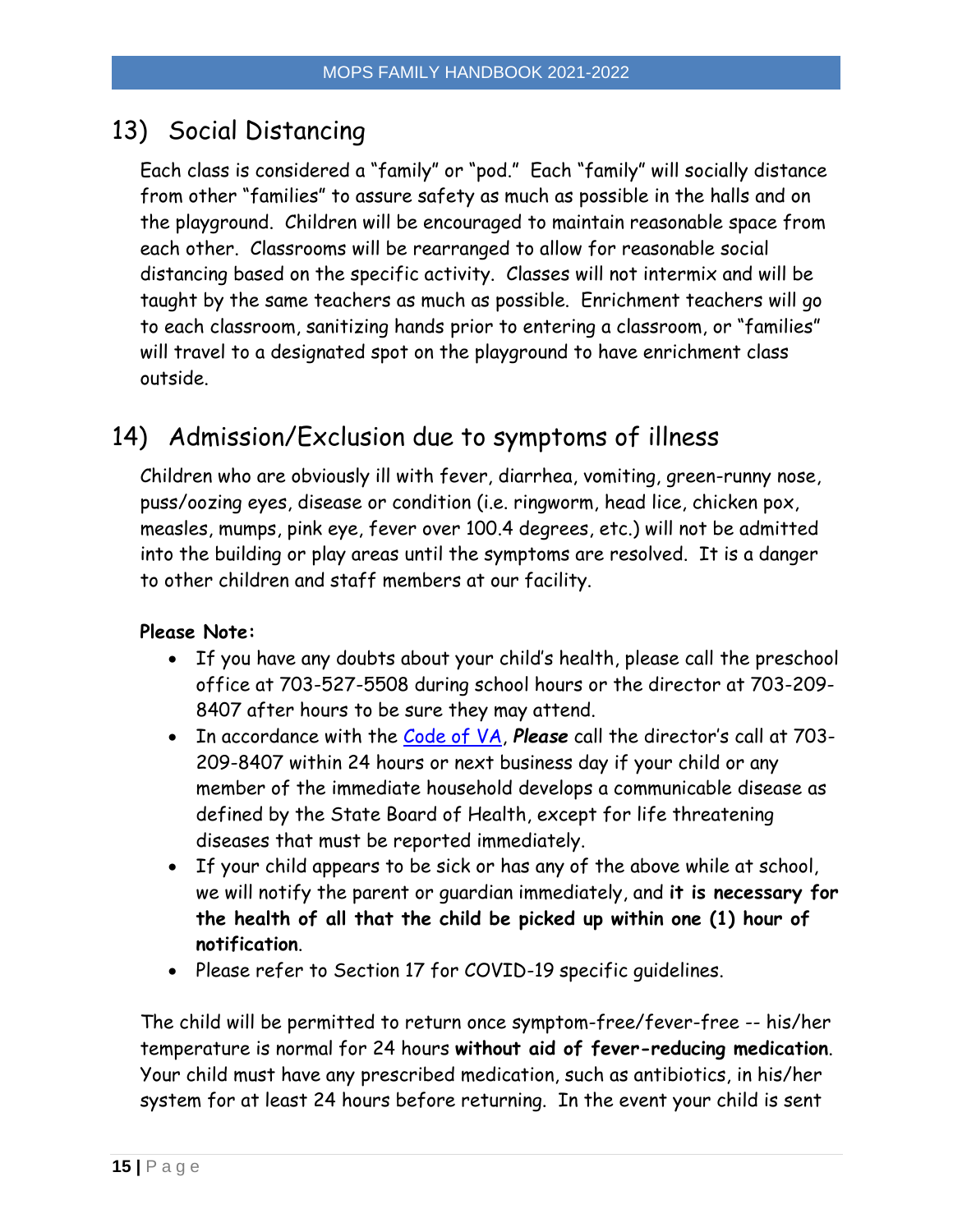home with one of the above health concerns, they will not be permitted back to MOPS without a doctor's note. The doctor's note must be on their letterhead/prescription pad and must specify that the child can return to school because they are no longer contagious.

Since children are only in school 4 hours a day, MOPS does not administer nonemergency medication. If a child requires medication during school hours, please contact the director in advance to determine how best to accomplish this on MOPS premises by a parent/ guardian.

If a child has an allergy or other medical condition that may require emergency treatment or medication, like an epi-injection, the Preschool Director will contact the child's parents to review the child's medical history. The Preschool Director may ask parents to complete a specific Medical Action Plan and have the child's pediatrician sign. If necessary, a meeting between parents, the child's teacher(s), and the Preschool Director can be set up to review the child's situation.

#### <span id="page-15-0"></span>15) Medication Administration during School Hours

MOPS faculty and staff do not administer non-emergency medication, like pain, allergy, and cold medications. However, some staff and faculty are trained to administer Emergency Medication, like inhalers and epi-injectors for emergency use only. Emergency medication for severe allergies/conditions should be kept on location at MOPS. Faculty will keep these products in the classroom Emergency Backback in a plastic baggie, labeled with the child's name, medication name and expiration date and directions from the physician (Authorization form) as to How to properly administer the medication. Since Epi-injectors often require multiple doses before first responders arrive, please send multiple doses to MOPS at the beginning of the school year with the correct administration forms.

### <span id="page-15-1"></span>16) Inclement Weather and Other Closures Policy

As a rule, MOPS follows Arlington County Public School's (APS) lead regarding weather closures. Therefore, please monitor local news and the Arlington County Public Schools Alert Hotline for potential closures: [https://www.apsva.us/emergency-alerts/.](https://www.apsva.us/emergency-alerts/) Understanding that MOPS families may have different needs than APS, the Preschool Director retains the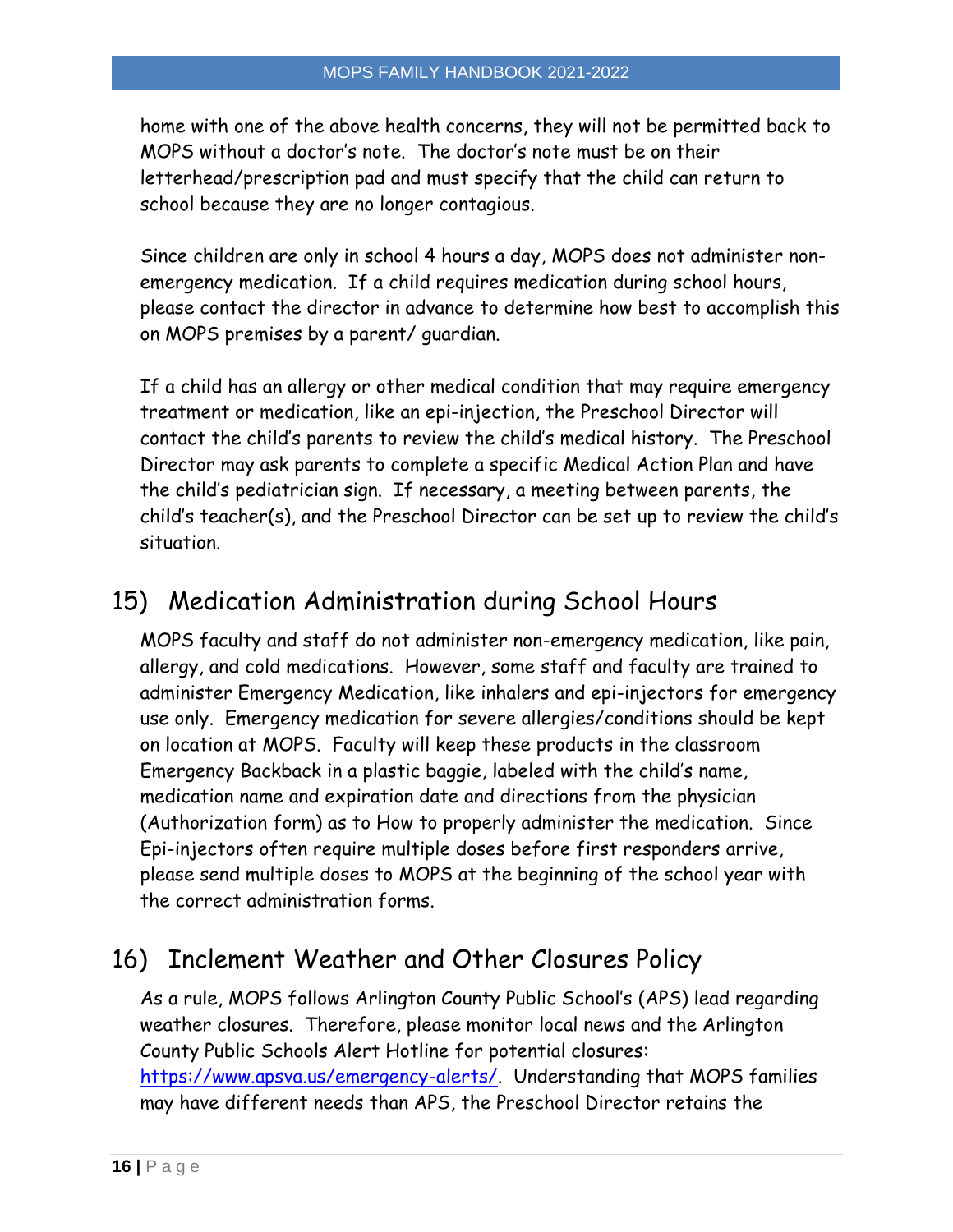discretion to deviate from APS on a case-by-case basis as best suits our family's needs.

In all cases, decisions to deviate from the standard policy will be made with the best interests and safety of preschool students, staff, and parents in mind. Parents will be notified of any deviation from this policy via HiMama and/or a phone call from preschool staff or Room Parents. Please notify your caregivers and anyone who may regularly drop off or pick up your children about this policy. In other kinds of emergency situations that might require closing the preschool or dismissing children early, MOPS will use HiMama and/or the preschool's GMAIL account for bulk notifications.

If APS announces that they will be *closed* due to inclement weather, the preschool will also be *closed*.

If APS announces a *2-hour delayed opening*, MOPS will *open at 11:30 a.m.* and close at 1:15 p.m. Parents should send their children to preschool with a lunch. Snack will not be served that day. Any scheduled enrichment classes, field trips, special visitors, or special events will be cancelled.

After MOPS has opened, if APS announces an *early dismissal* because of weather conditions, MOPS will *close immediately*. Parents will be expected to pick up their children right away. In these circumstances' parents may not receive an individual phone call; staff will send a HiMama notification.

### <span id="page-16-0"></span>17) COVID-19 Notification/Closure Policy

**If a staff/child is showing COVID-19 symptoms (fever, cough, shortness of breath) OR if a staff/child has been in close contact with a person diagnosed with COVID-19 OR if a staff/child tests positive for COVID-19, MOPS requires that staff/child to stay home for at least 14 days OR until the Arlington Health Department determines that it is safe to return to school.**

Please let the Preschool Director know of any *potential* exposure *immediately*. A potential exposure means being in a household or having close contact within 6 feet of an individual with confirmed or suspected COVID- 19 for at least 15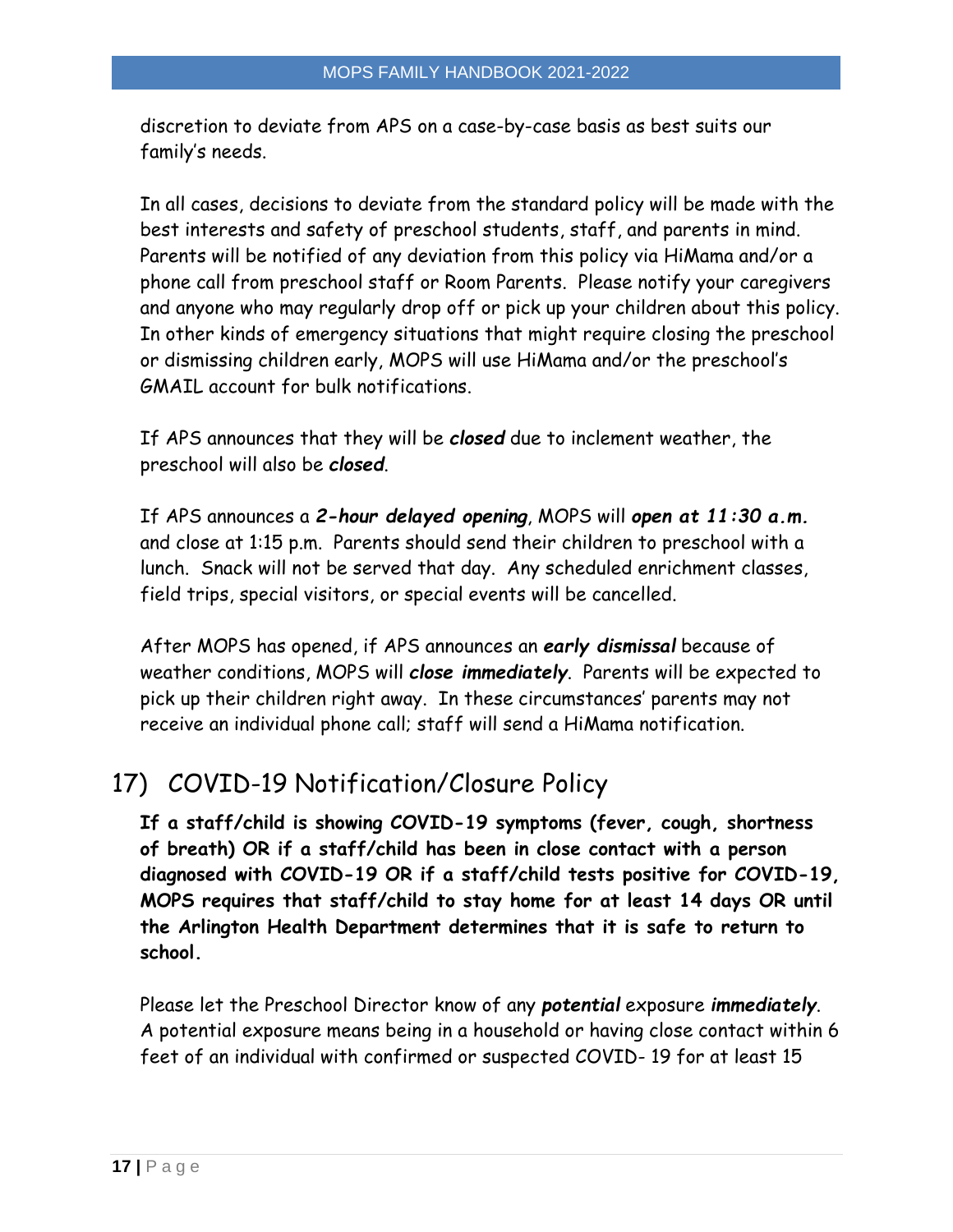minutes OR had direct contact with an infected person (i.e., hugged them, shared utensils, or was sneezed/coughed on).

If there is a positive case of COVID-19 in a child or an adult who has been present at the Mount Olivet United Methodist Church premises, MOPS will seek guidance from/inform:

- Arlington County Health Department,
- Virginia Department of Social Services,
- Mount Olivet church administration, including the District Superintendent,
- MOPS families via the appropriate email letter in the appendices.

Mount Olivet United Methodist Church/Preschool administration will follow the guidance of the Arlington County Health Department to determine if a closure is warranted and for how long. The Mount Olivet Community will be notified accordingly. If MOPS closes for an incident, the building will be thoroughly cleaned by the cleaning company and faculty will provide distance learning lessons via ZOOM, HiMama, email, and/or phone calls.

Please note that an incident does not affect the tuition payment schedule.

#### <span id="page-17-0"></span>18) COVID-19 Symptoms Occur During School Hours

**Families of a child showing COVID-19 symptoms (fever, cough, shortness of breath) should keep that child and siblings at home for at least 14 days OR until the Arlington Health Department determines that it is safe to return to school.**

#### **Please let the Preschool Director know of any** *potential* **exposure**  *immediately***.**

Please note that per CDC recent recommendations, [quarantining](https://www.dss.virginia.gov/files/division/licensing/recdc/intro_page/current_providers/notices/quarantine_updates_for_certain_individuals.pdf) may not be required for those who "have no symptoms and either had COVID-19 and recovered or have been fully vaccinated"; this Handbook is written with language that assumes these qualifiers do not exist.

If a staff/child shows signs of COVID-19, the following will occur in accordance with the CDC Guidance [\(https://www.cdc.gov/coronavirus/2019](https://www.cdc.gov/coronavirus/2019-ncov/downloads/community/schools-childcare/childcare-providers-quick-guide-print.pdf) [ncov/downloads/community/schools-childcare/childcare-providers-quick-guide](https://www.cdc.gov/coronavirus/2019-ncov/downloads/community/schools-childcare/childcare-providers-quick-guide-print.pdf)[print.pdf\)](https://www.cdc.gov/coronavirus/2019-ncov/downloads/community/schools-childcare/childcare-providers-quick-guide-print.pdf):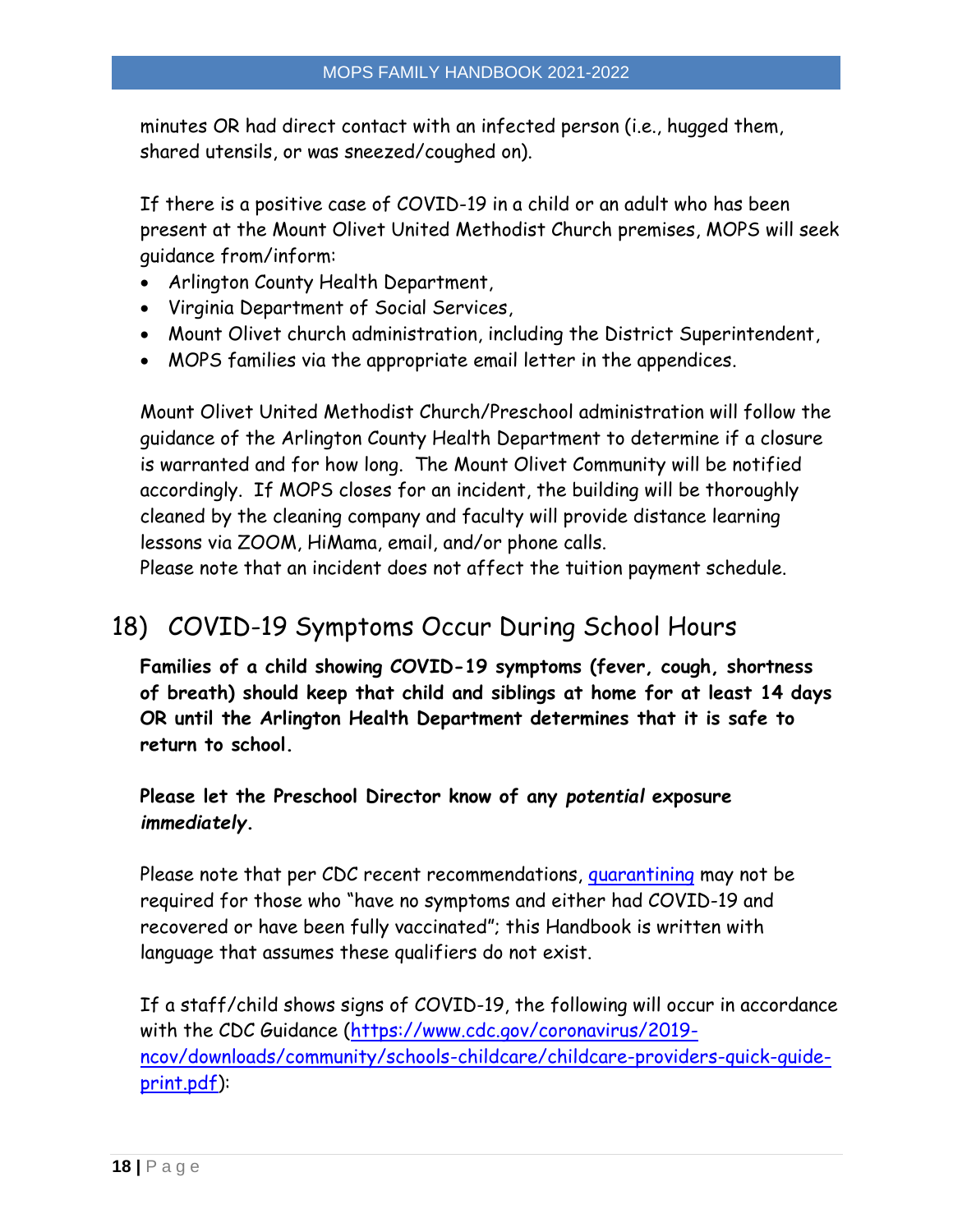- Continually *monitor for signs* of COVID-19: cough, fever, headache, diarrhea, vomiting, shortness of breath, chills, sore throat, loss of taste/smell, muscle pain, runny nose, lethargy, poor appetite, etc.
- Calmly and discreetly, *separate the child from the class to L1 on the Lower Level by the 16th Street entrance*, ensuring that all staff/faculty, as well as the child (over 2), are wearing a face mask and are practicing proper social distancing.
- Inform Director (Assistant Director or Floor Supervisor if Director is unavailable), who will then notify the Church Administrator, the Arlington Health Department, Virginia DSS, the District Superintendent, and families (via email per guidance of previous paragraph).
- Other classmates will be moved to another room until families arrive.
- That classroom will be closed off for 24 hours and then reopened so that cleaning company can do a deep clean, focusing on high touch areas and areas traveled by children.
- Director will implement contact tracing strategies by noting where child was and whom he/she was in contact with, ensuring that the child's privacy is always maintained.
- Quarantining and closures will be based on the guidance of the Arlington Health Department, Virginia DSS, the District Superintendent, as well as the CDC: Arlington Health Department, Virginia DSS, the District Superintendent.

#### <span id="page-18-0"></span>19) Personal Belongings

At this time, children may not bring any personal belongings to school, aside from what is approved. No share toys or personal items from home will be permitted at this time. If a child requires a security item, like a lovey or blankie, please contact the director immediately to set up a meeting to determine how best to accomplish this safely.

Note: Toy weapons, balloons, and glass are *Not* permitted on MOPS premises.

Children should have two (2) to three (3) sets of extra clothes (including shoes and face masks) at school; these items will be stored in a zip-loc baggie, labeled with the child's name. Staff will send soiled items home, which should be replaced the next school day.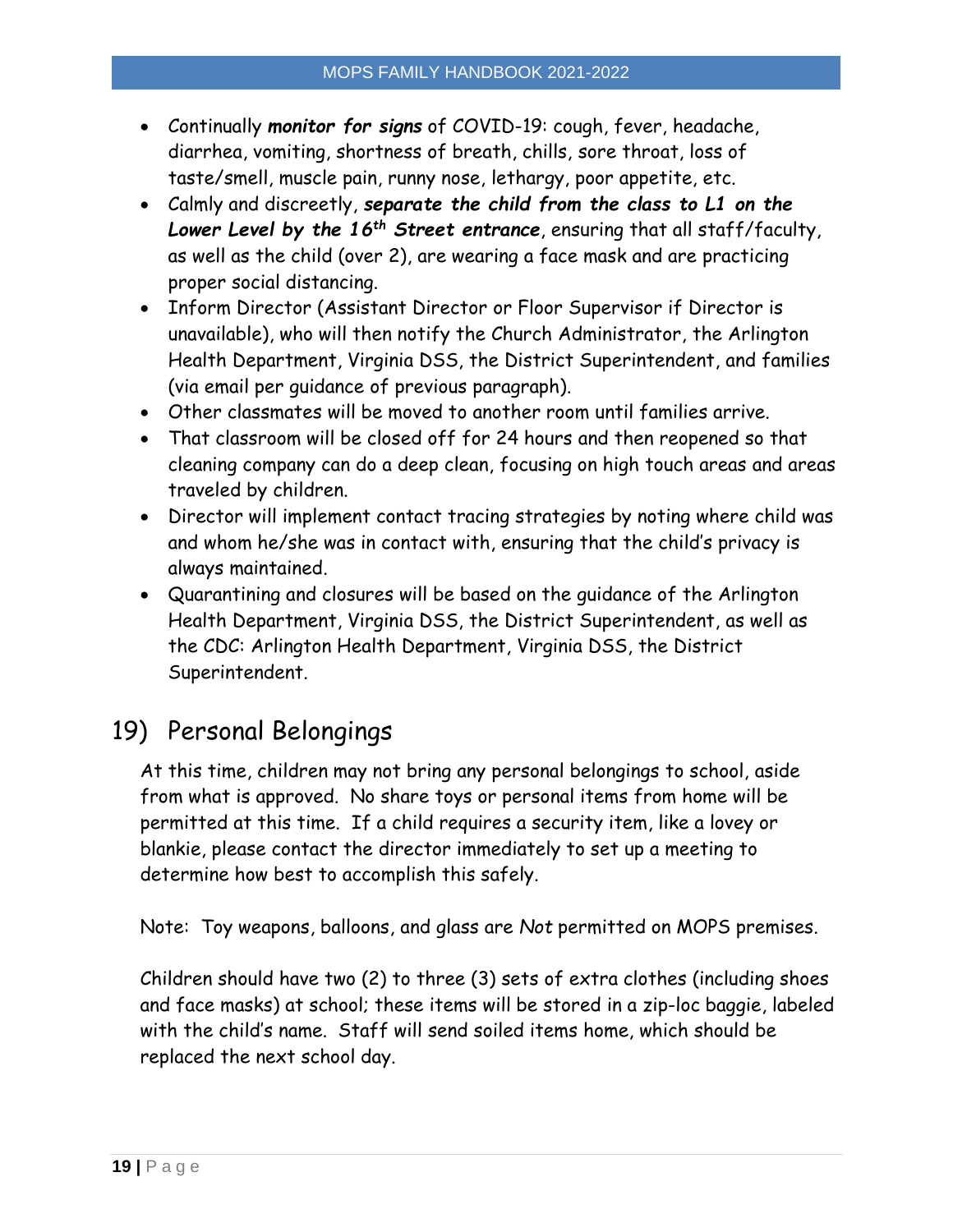Please bring the following **each** day:

- A healthy snack: *peanut and tree-nut free*, stored in containers easily managed by your child with minimal intervention from staff, and pre-cut for easy eating if needed. Note: Teachers will only help open containers; no cutting or heating is permitted.
- A healthy lunch: *peanut and tree-nut free*, stored in containers easily managed by your child with minimal intervention from staff, and pre-cut for easy eating if needed. Note: Teachers will only help open containers; no cutting or heating is permitted.
- Two (2) filled water bottles/thermos. Note: Small water bottles are available in the preschool office, if a child drinks what is brought from home.
- Diapers/pull-ups, if your child uses them, labeled with your child's name.
- Diaper cream/powder, if your child uses it, labeled with your child's name AND a completed Authorization form for the specific product.
- Baby Wipes, if needed, labeled with your child's name.
- Toddlers: If your child is accustomed to a pacifier, please bring one to school, tethered to their shirt. Teachers will periodically clean when needed.

#### <span id="page-19-0"></span>20) What to Wear

Please dress your child in comfortable play clothes that are best suited for the day's weather and *a messy day of play*!

For the sake of your child's safety and licensing, sensible, close-toed shoes that are appropriate for both indoor and outdoor play are highly recommended. Flipflops and sandals are not good choices for a fun day of preschool play! Additionally, please bring extra clothes, Just in case… and be sure to label all items of clothing with your child's name.

#### <span id="page-19-1"></span>21) Parking Lot Usage for Pick-up AND Drop-off

Only families with a pregnant caregiver (with a permit posted in the front window) are authorized to use the 15<sup>th</sup> Street Drop-off Circle, since families will be waiting for health checks near that circle.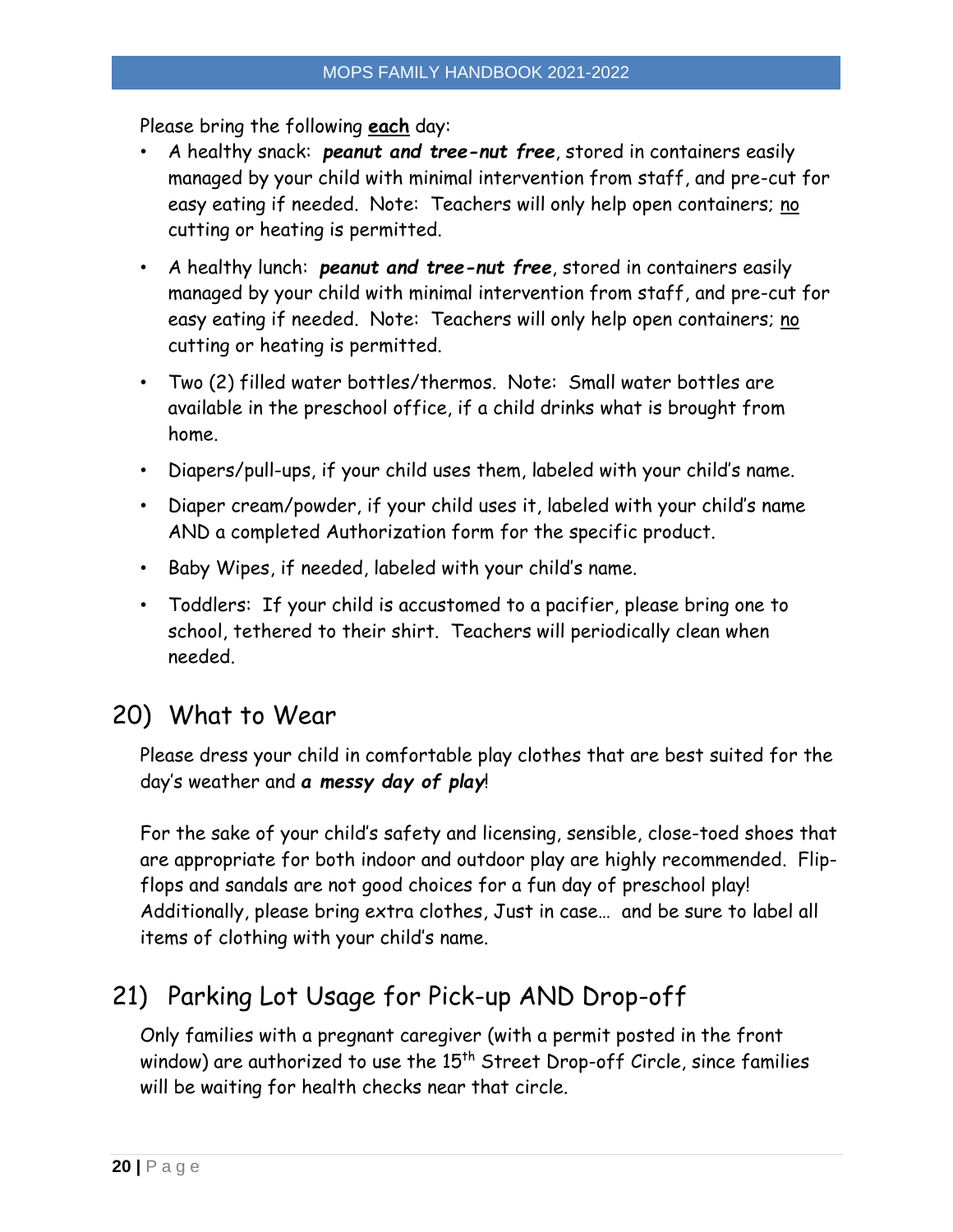#### *Please Use Extreme Caution when driving OR walking in the Circle!*

All other families should park in the Church Parking Lot in a spot labeled CHURCH ONLY. Carefully walk to a Health Check Point, taking children by the hand. All families will receive a map of parking lot usage flow; please adhere to flow direction to reduce confusion.

*If a crossing guard is on duty, follow his/her direction, AND Watch Crossing streets and driveways carefully! Young children forget so we need to be the example!*

#### <span id="page-20-0"></span>22) Preschool Hours

Preschool office hours are from 8:30 am – 1:30 pm, Monday through Friday. The director can be reached via email at [preschool@mtolivet-umc.org](mailto:preschool@mtolivet-umc.org) throughout day. The playground areas will not be available until 9 a.m. when drop-off begins.

The Playground, Lawn, and 15<sup>th</sup> ST Circle gates will be opened to preschool families after 1:30 pm when the school is closed. The  $15<sup>th</sup>$  ST entrance door will be locked at 1:30 for security reasons.

### <span id="page-20-1"></span>23) Drop-Off Procedures

All children must be dropped off between 9 and 9:30 am; *no late drop offs will be permitted during the initial reopening phase*. The Preschool Director will notify you if or when these procedures are modified.

*For the health and safety of all, children/family members who are sick OR showing symptoms must stay at home.*

**All staff, children and caregivers entering the building** *must* **have a health check done by staff** *before* **entering play areas or the building, which includes a temperature check using a touchless thermometer. This process also includes answering questions about the health of those entering the building, recent travel, and the health of their household members.**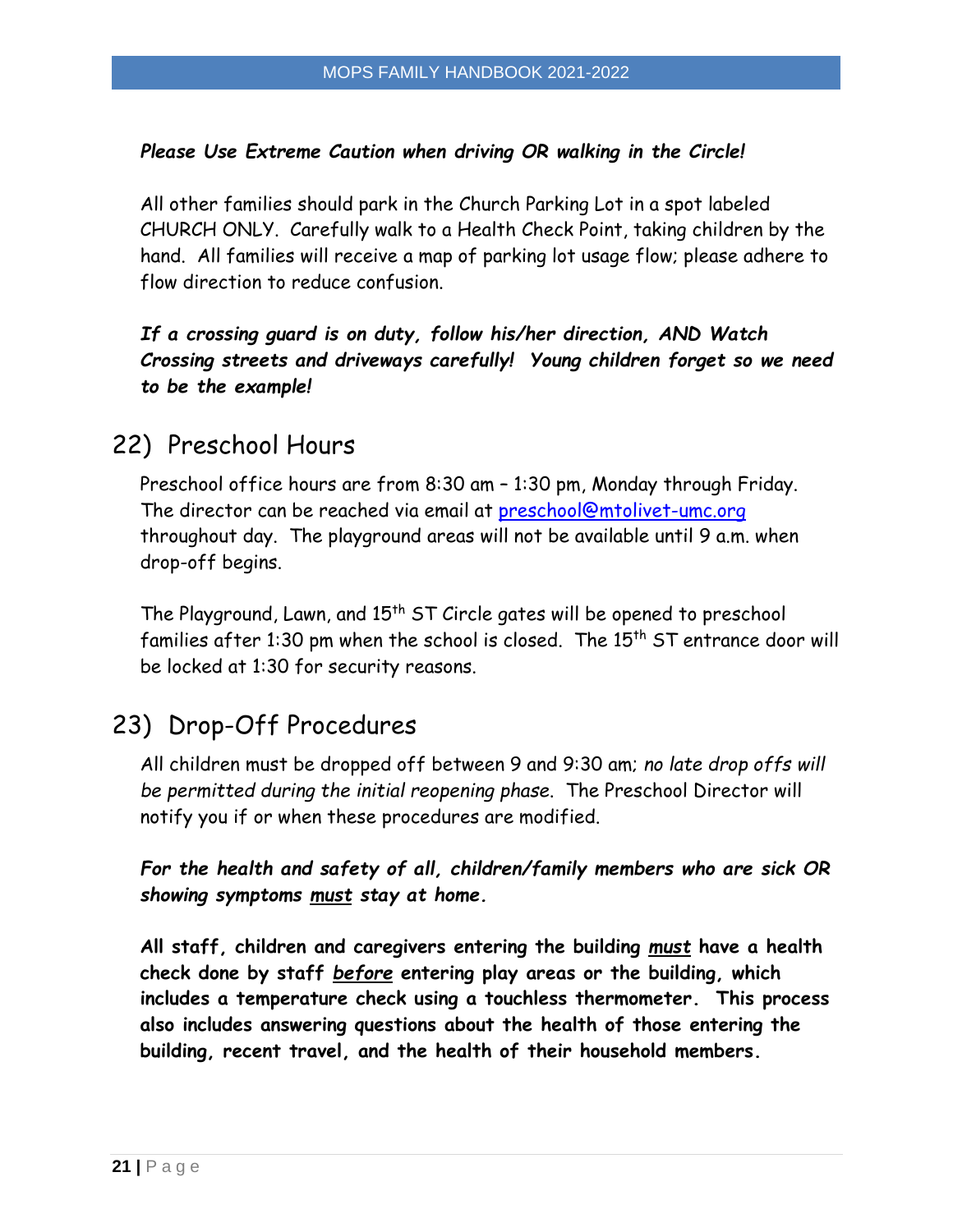- 1) Go to a Health Check Point PRIOR to entering a play area or the building (possible locations:  $16^{th}$  ST Porch, Glebe RD fenced in lawn entrance,  $15^{th}$  ST fenced in lawn entrance). *If an area is getting crowded, please try another.*
- 2) Obtain a Health Check for the attending child(ren) PLUS one (1) caregiver for Toddlers and 2s entering the building.
- 3) Check in child via HiMama phone app.
- 4) Drop-off child:
	- a. **Toddlers and 2s**: One (1) Caregiver with the child will enter the building at the Glebe RD Preschool Lobby entrance with the child – wash hands of self and child – drop-off child in classroom – Exit via the 15th ST Playground exit. *Please do not backtrack through the building.*
	- b. **3s Program**: Drop-off child at Playground; teachers will bring children to classroom at 9:30 after washing hands upon entering.
	- c. **4s and 5s Program**: Drop-off child at the Glebe RD fenced in lawn; after morning playtime, teachers will bring children to the classroom after washing hands upon entering.
	- d. **If you have both a Toddler/2-year-old AND a 3/4/5-year-old, drop off the older child before entering the building with the youngest.**

#### <span id="page-21-0"></span>24) Pick-Up Procedures

Starting at 1 pm, classes come to their designated Pick-up location: **Todds/2s/3s** - the fenced in lawn AND **4s-5s** - Playground. All families should park in the Church Parking Lot and walk to the appropriate pick-up location *Without* entering the building. The 15<sup>th</sup> ST circle gates will remain closed for pick-up to ensure the safety of children moving from one location to another. Staff will assist families to ensure this process goes smoothly.

If you believe that you may arrive after 1:30 pm to pick-up your child. Please message the Director via the HiMama phone app or call the Preschool Office as soon as possible so that arrangements can be made. Please note that a Late Pick-Up fee may occur for chronic lateness or if arriving after 2 pm.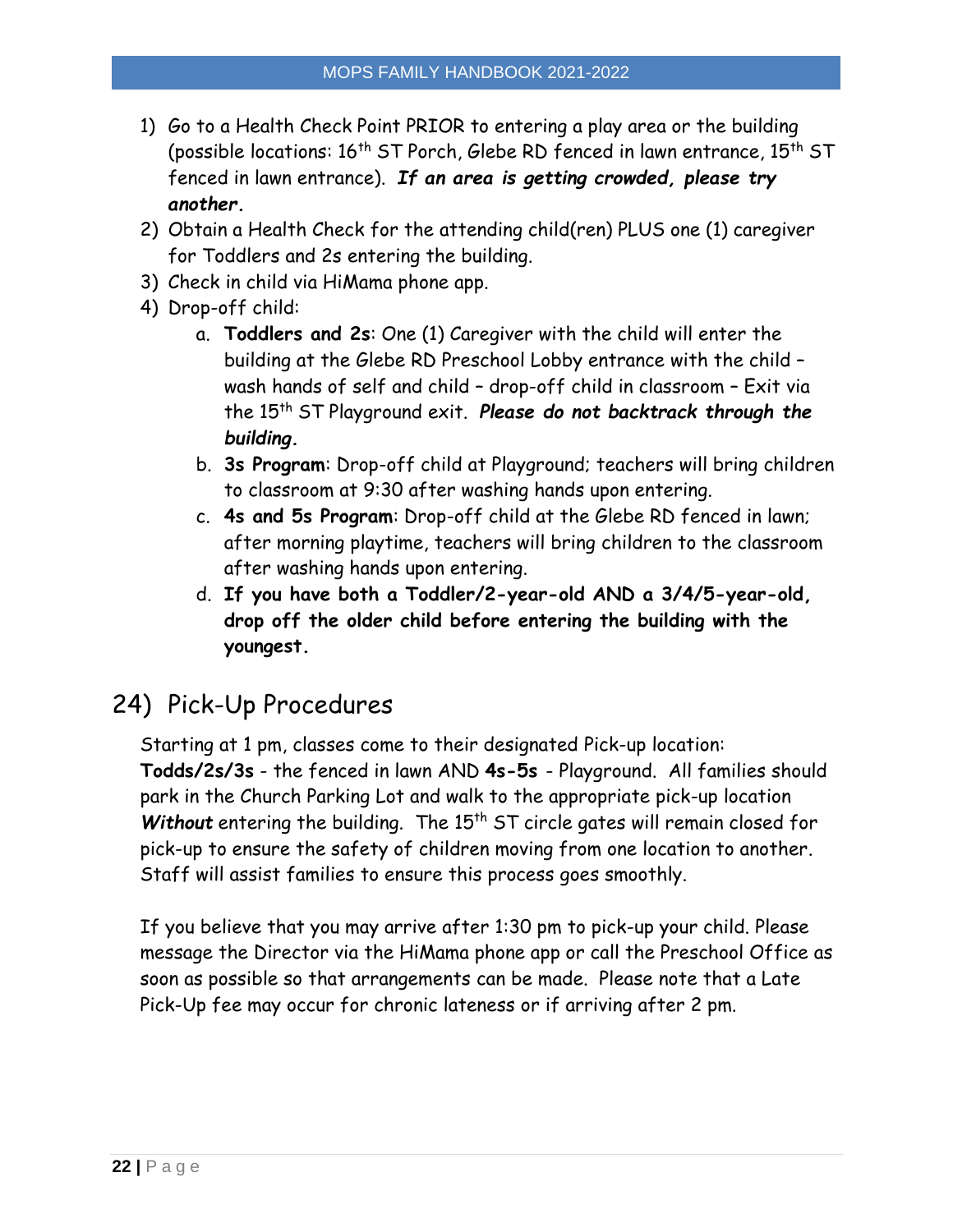#### <span id="page-22-0"></span>25) Visitors

Visitors will not be permitted in the building at this time. Enrichment classes will be held in the classroom or outside. Paraprofessionals will be permitted if they pass screening procedures and follow protocol. Only one (1) caregiver will be admitted to escort Toddler/2s to their classrooms after completing the Daily Health Check.

# <span id="page-22-1"></span>26) Field Trips/Special Events

Field trips or special events/gatherings will be planned on a case-by-case basis in order to ensure the safety of all involved. Until notified otherwise by the Director, Parents Group Board and Preschool Committee meetings will occur via ZOOM.

#### <span id="page-22-2"></span>27) School Pictures in the Fall

School pictures of each child are scheduled on October  $6^{th}$ ,  $7^{th}$ , and  $8^{th}$ , 2021, with LifeTouch. The schedule and room assignment will be announced closer to the event. All ordering and purchasing will be performed by families online via LifeTouch, although photos will be sent to the school and distributed by faculty.

LifeTouch has strict safety guidelines: The two photographers will wear face masks, have a barrier between their stations, and faculty will assist with posing the children, not the photographers. Also, the picture area will be cleaned between classes. Up to ten (10) children from a class will go to the picture classroom and will be socially distanced while waiting their turn. A floater teacher will assist with the organization of the process. After individual photos, a photographer will go to each classroom to take class photos. Please view LifeTouch's safety video at

[https://www.youtube.com/watch?v=\\_FO3HDhw0lc.](https://www.youtube.com/watch?v=_FO3HDhw0lc)

*Note: Only children currently enrolled in MOPS will be able to participate in the 2021-2022 school pictures, and No Sibling photos will be taken. Sorry!*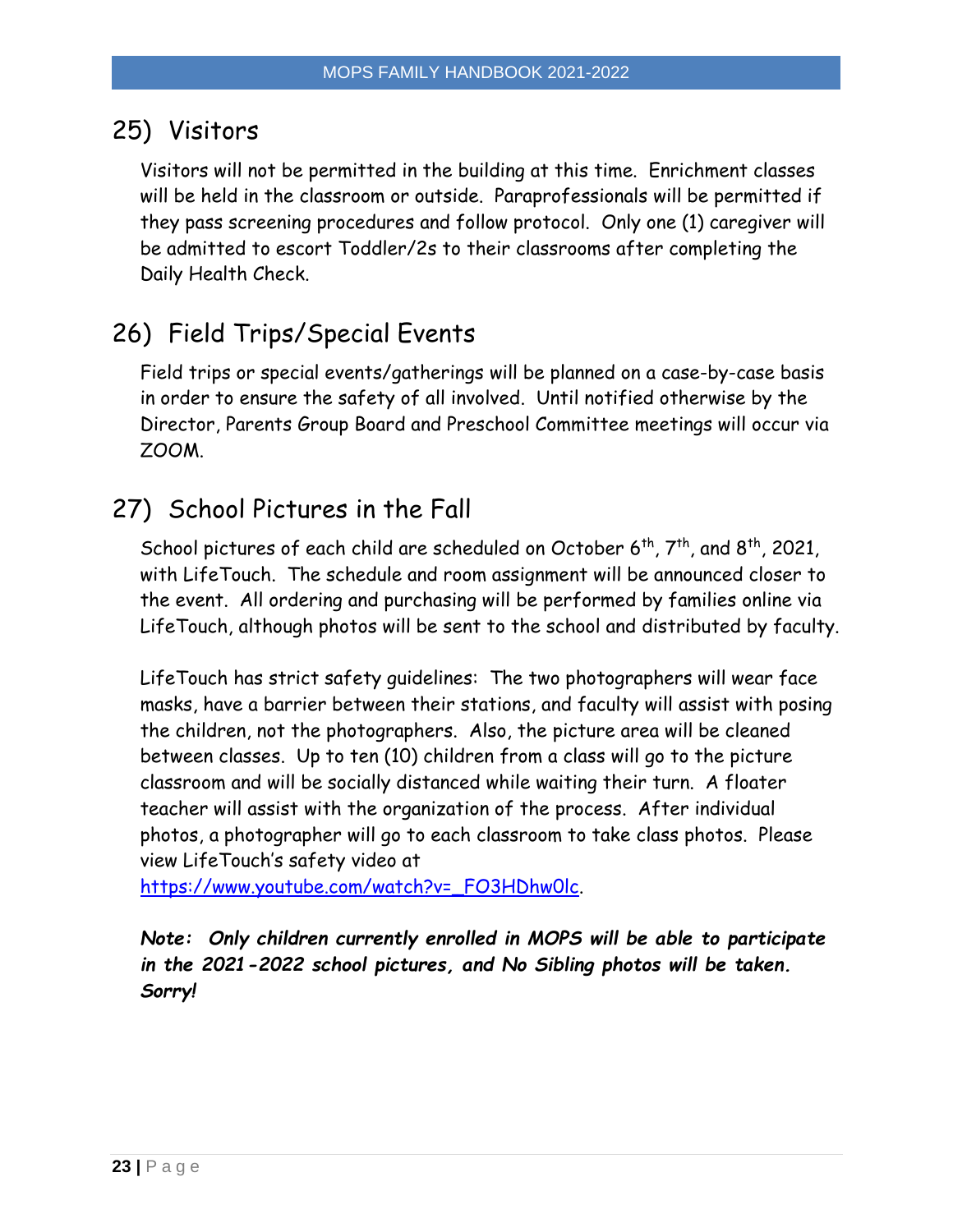#### <span id="page-23-0"></span>28) Parties and Celebrations

Birthday parties require at least one (1) weeks' notice to your child's teacher to secure an outside party spot. *No Outside Food Is Permitted* for this school year. MOPS will provide a healthy snack, like mini frozen popsicles, for the event. This treat will be at no extra cost for families. Enjoy!

#### <span id="page-23-1"></span>29) Getting Acquainted

Working with the Director, the Parents' Group Board (PGB) provides many opportunities during the year to meet our staff, other parents, and your child's classmates. These may include before-school-starts visitation or play dates, Back-to-School Night, class coffees and get-togethers, Parents' Group Socials, Stay & Play days, and other volunteer activities. More information will be provided via email announcements or through your child's Room Parents. We encourage families to participate.

#### <span id="page-23-2"></span>30) Family Communications

The Preschool Director has an open-door policy. Please feel free to schedule a time to speak with her about your child in particular or about the preschool program in general. If she is not immediately available, staff will arrange a good time for you to meet. You may also contact the Preschool Director at any time by phone at (703) 527-5508 or by email at [mliberty@mtolivet-umc.org.](mailto:mliberty@mtolivet-umc.org) Teachers post daily schedules and announcements on class bulletin boards and whiteboards via HiMama. They also provide monthly lesson plans for parents.

Parent-Teacher conferences for 3s, 4s, and 5s are held each year in January. In addition, all MOPS parents may request to meet with their child's teachers at any time during the year; please arrange this through your child's teacher or the Director.

During the school day, please direct all communications to your child's teachers to the Preschool Office. We will then relay messages, and someone will be back in touch with you if necessary. Teachers cannot take phone calls or check text or email messages during school hours while they are caring for your children.

The school distributes class rosters and a school-wide directory in October. We send email announcements and reminders about schoolwide events and other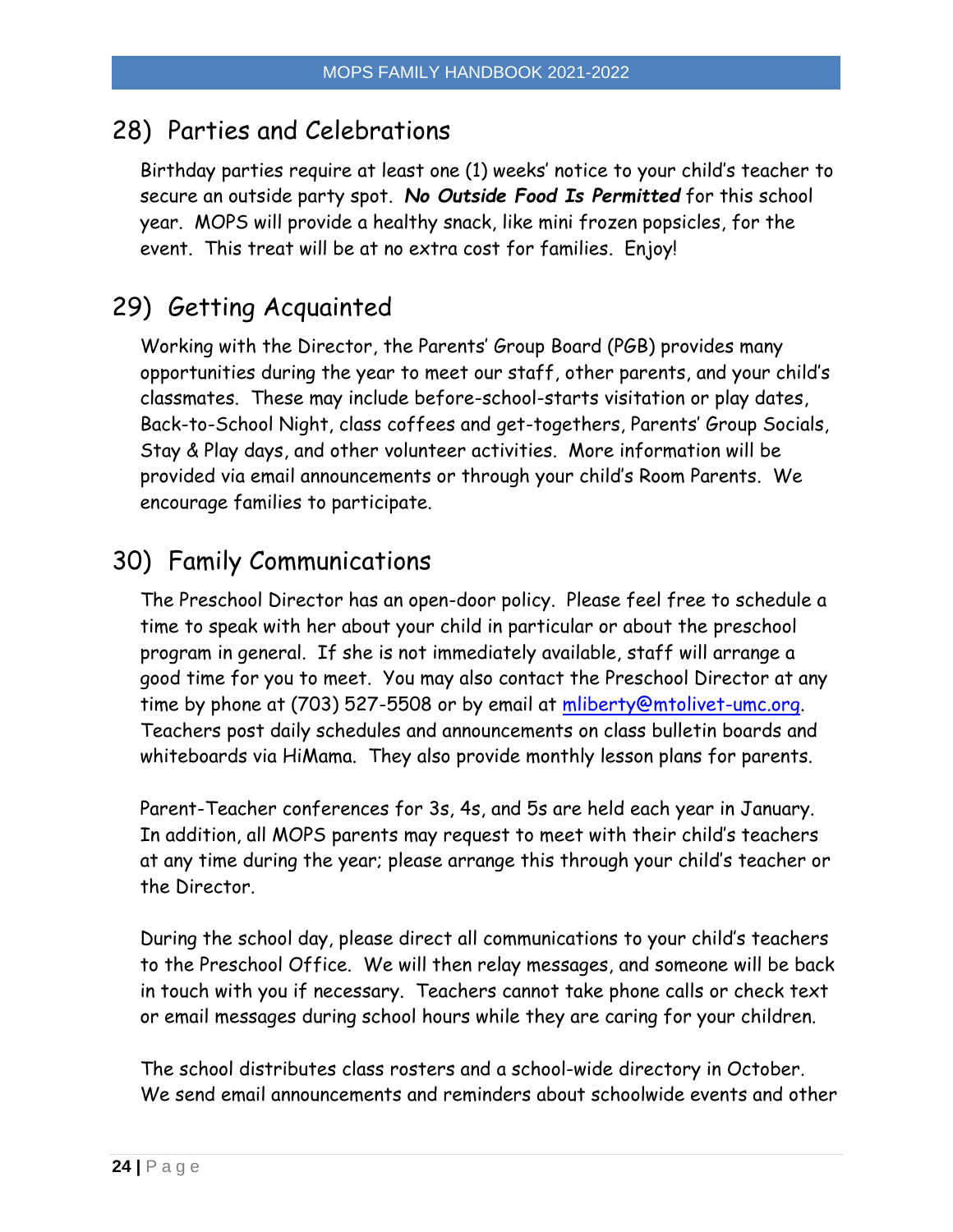news that might be of interest to our preschool families. If you want to contact the school about a message that you have received, please email the office directly at **preschool@mtolivet-umc.org** address for a timely response (not the GMAIL address that appears on bulk messages).

Room Parents are a valuable link between teachers and parents. If you are interested in volunteering to be a Room Parent, please talk to your child's teacher at the beginning of the school year.

#### <span id="page-24-0"></span>31) Parents Group Board and Volunteer Opportunities

MOPS is fortunate to have a very active Parents' Group; we encourage all parents to join. This group, under the leadership of a Parents' Group Board, works very closely with the Preschool Director to support school activities, such as fundraising and outreach efforts, parent education seminars, social functions, and administrative tasks. Members of the Parents' Group Board will be listed each year in the school directory that is distributed to all families in the fall. In addition to participation in the Parents' Group, other volunteer opportunities include signing up to be a Room Parent, assisting with special activities in the classroom, chaperoning a field trip, or sharing a special skill or hobby.

Paid work as a substitute teacher is also available on an as-needed basis. Please see the Preschool Director for more information.

#### <span id="page-24-1"></span>32) Licensing and Insurance

Mount Olivet Preschool has a religious exemption from both Arlington County and the Commonwealth of Virginia that is renewed annually; the license is posted in the Preschool Director's Office. The VA DSS inspects the school annually at a minimum. Additionally, MOPS is inspected by the Arlington County Fire Marshall and Health Department annually. Since MOPS is a mission of the Mount Olivet United Methodist Church, the facilities and staff are fully ensured through the church.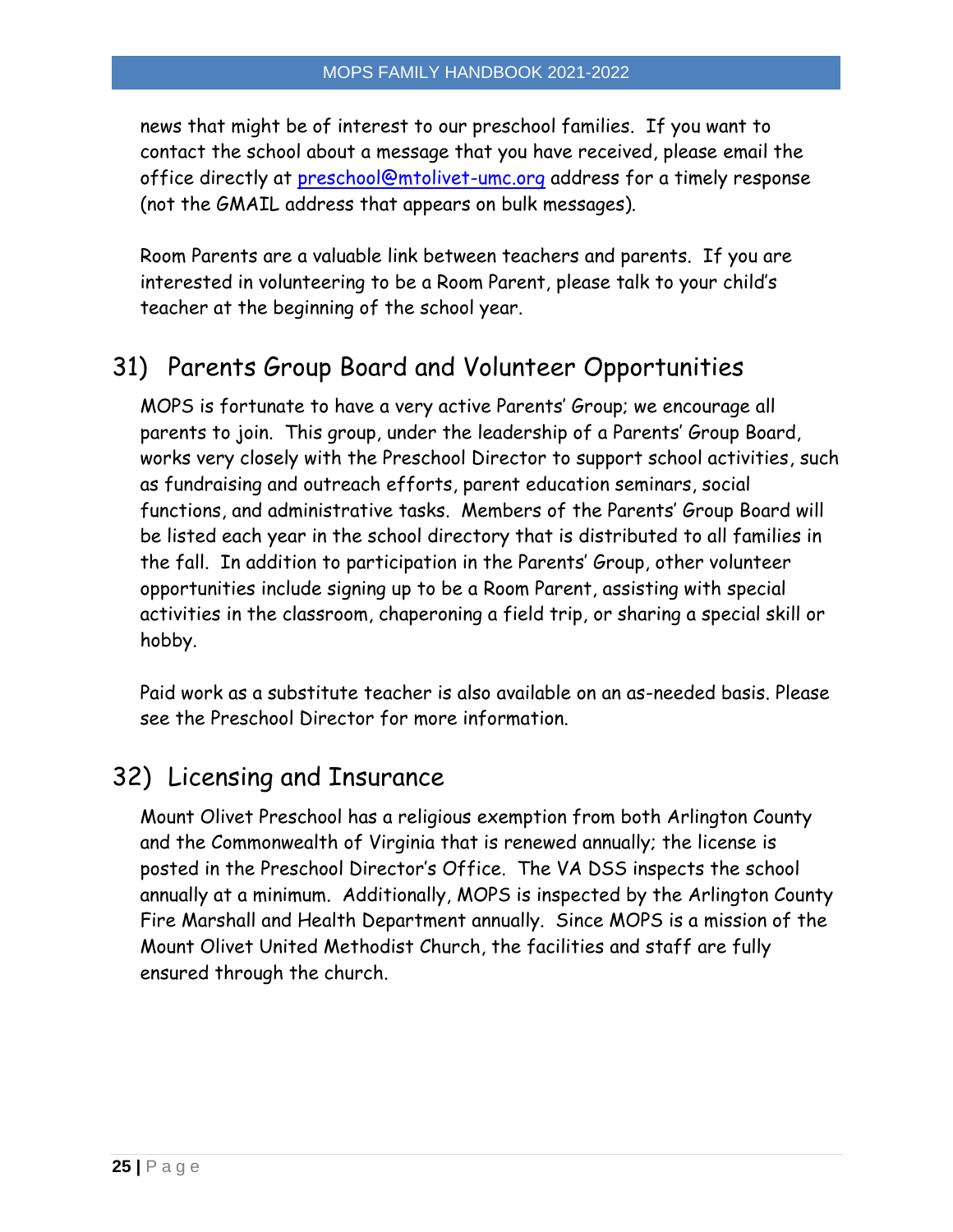#### <span id="page-25-0"></span>Appendix A: Daily MOPS Health Sample Questionnaire

These questions are to screen for people who could transmit the virus causing COVID-19 or other potentially communicable illness. The information will remain confidential and reviewed only by the Preschool Director/Assistant Director daily, as well as by local clergy, the District Superintendent, the Bishop, the Chancellor or the Department of Health as needed for possible contact tracing.

Please return the completed form by email to **Preschool@mtolivet-umc.org** each morning you and/or your child are at the preschool OR complete using the HiMama app on your smartphone.

*For the health and safety of all, children/family members who are sick OR showing symptoms must stay at home.*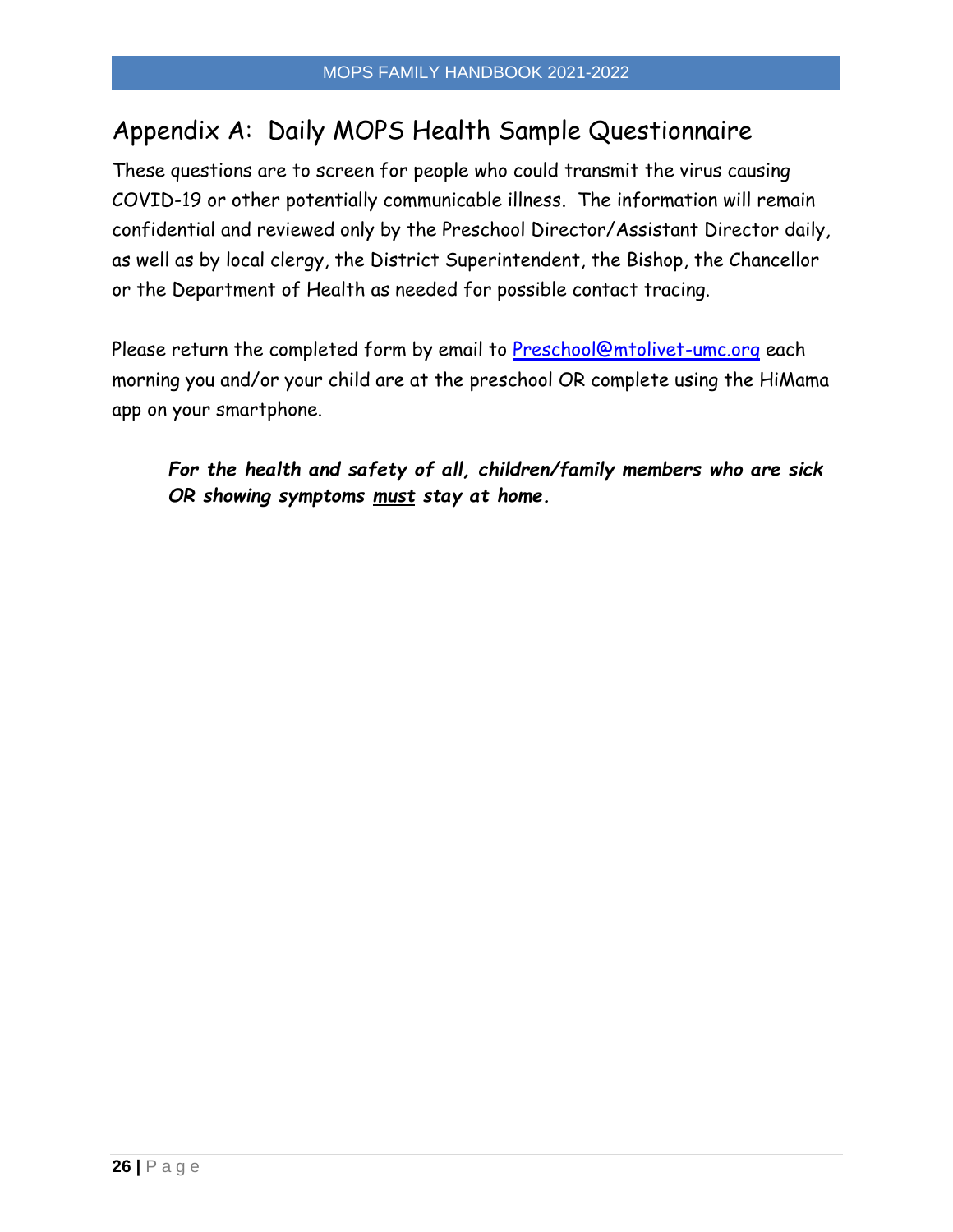Please circle YES or NO for each question below.

| 1) | Have you or your child traveled away from your regular living area to another state or<br>outside the country in the past 14 days?<br>YES NO<br>If YES, did you isolate at least fourteen (14) days prior to returning to MOPS? |        |
|----|---------------------------------------------------------------------------------------------------------------------------------------------------------------------------------------------------------------------------------|--------|
|    |                                                                                                                                                                                                                                 | YES NO |
|    | 2) I acknowledge that I or my child have not had any of the following symptoms of                                                                                                                                               |        |
|    | COVID-19 in the past 14 days: (Please circle YES or NO)                                                                                                                                                                         |        |
|    | $\bullet$                                                                                                                                                                                                                       | NO.    |
|    | $\bullet$                                                                                                                                                                                                                       | NO     |
|    | $\bullet$                                                                                                                                                                                                                       | NO     |
|    | $\bullet$                                                                                                                                                                                                                       | NO.    |
|    | $\bullet$                                                                                                                                                                                                                       | NO.    |
|    | $\bullet$                                                                                                                                                                                                                       | NO     |
|    | $\bullet$                                                                                                                                                                                                                       | NO     |
|    | $\bullet$                                                                                                                                                                                                                       | NO     |
|    | $\bullet$                                                                                                                                                                                                                       | NO.    |
|    | $\bullet$                                                                                                                                                                                                                       | NO.    |
|    |                                                                                                                                                                                                                                 |        |

3) I or my child have not tested positive for COVID-19, nor are we awaiting test results, nor have I or my child tested positive and have not subsequently had complete resolution of COVID-19 symptoms. The state of the SNC version of COVID-19 symptoms.

I will immediately notify the Preschool Director if I or my child develops symptoms after attending class, entering the building, or gathering at the play areas. I and my child will avoid contact with others and will seek medical attention if symptoms do occur.

| Completion Date: |  |
|------------------|--|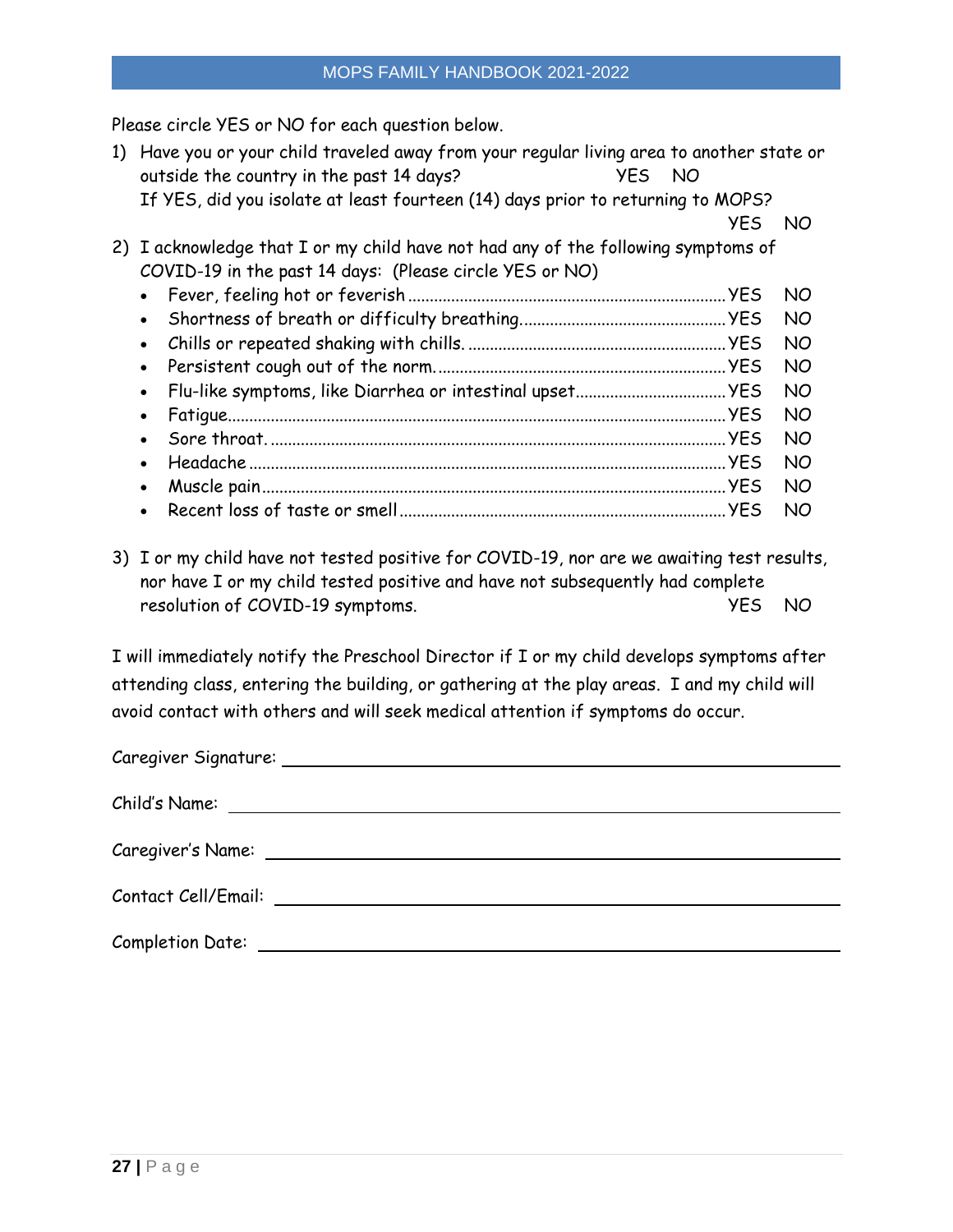# <span id="page-27-0"></span>Appx B: Notify of a positive case/exposure in MOPS. INSERT DATE

Dear Mount Olivet Preschool Community:

The Mount Olivet Church/Preschool administration is informing families that a student or staff member has been diagnosed with coronavirus disease 2019 (COVID-19). This person was on the school premises on [DATE] and did have direct exposure with other members of our community.

MOPS will remain **OPEN/CLOSED** during this time. We are working closely with the Arlington Health Department to identify anyone who had close contact with the person to determine if they might have been exposed to the virus that causes COVID-19. If you or your child are identified as having been potentially exposed, the Arlington Health Department might contact you. If the health department is experiencing a high number of COVID-19 cases, they might not be able to call everyone who was potentially exposed. People who have had close contact with this person (within 6 feet for a total of 15 minutes or more over a 24-hour period or had direct exposure to respiratory secretions) should get tested for COVID-19; monitor for cough, shortness of breath, a temperature of 100.4ºF or higher, or other [COVID-19 symptoms;](https://www.cdc.gov/coronavirus/2019-ncov/symptoms-testing/symptoms.html) stay home **(even if you test negative),** and physically distance from others at all times for 14 days from your last contact.

VDH recommends that people who have been potentially exposed stay home for 14 days after their last exposure. This is the safest option. If they cannot stay home for the recommended 14 days after exposure and do not have symptoms, they may leave home earlier. Counting the date of last exposure as Day 0, they may leave home after Day 10 without testing; or, after Day 7 with a negative PCR or antigen test performed on or after Day 5. If leaving home before the recommended 14 days, it is very important to continue monitoring for symptoms and following all other recommendations (e.g., wear a mask, watch your distance, wash hands often) for the full 14 days after exposure. If you have recovered from COVID-19 or been fully vaccinated for COVID-19, you might not need to stay home but should still watch for symptoms for 14 days and continue to wear a mask, watch your distance, avoid crowds, and wash your hands. If you are not contacted by the health department, the person diagnosed with COVID-19, or us, and you do not have COVID-19 symptoms, you do not need to stay home or exclude yourself from activities at this time.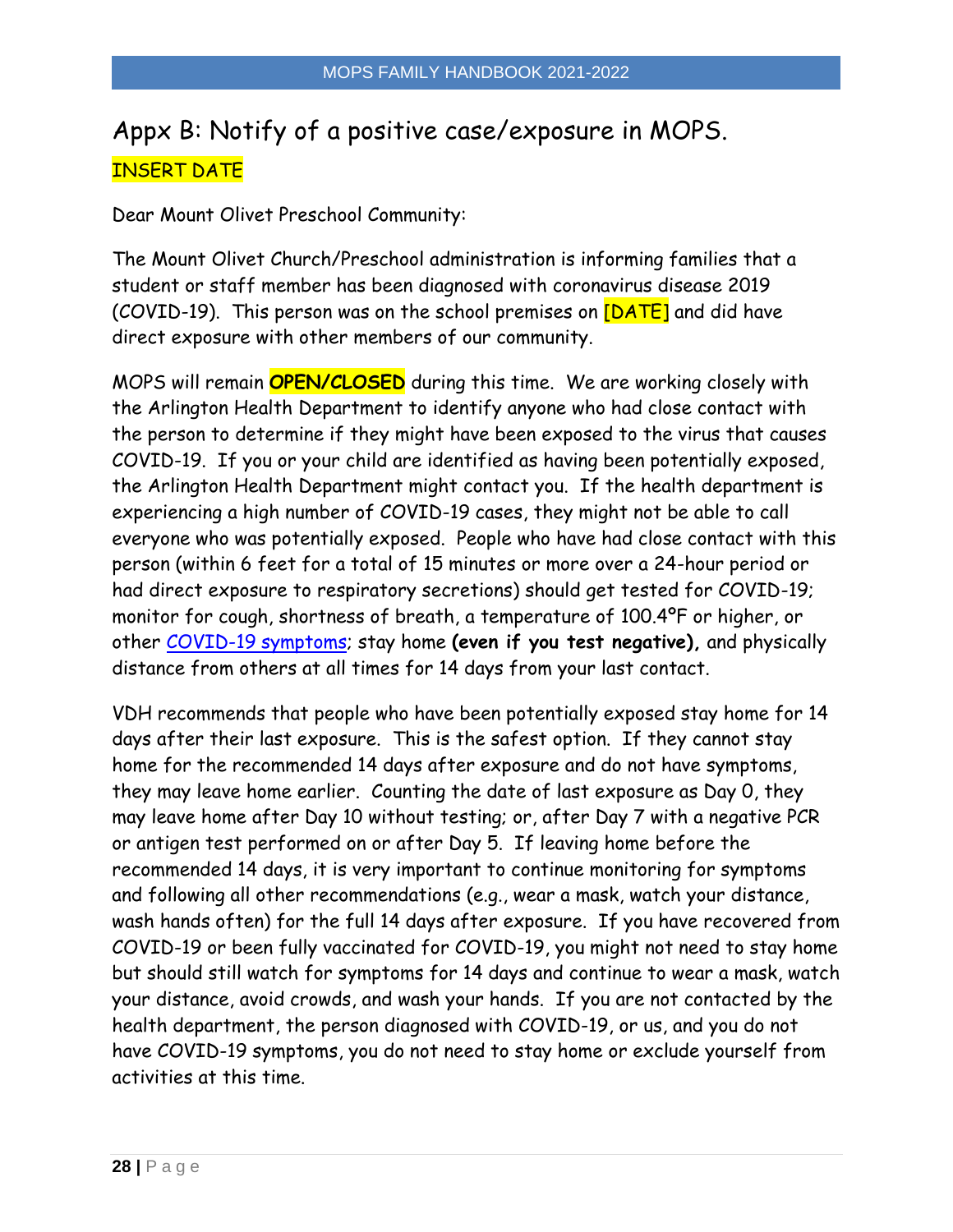Parents should continue to monitor their child's health and the health of their families for COVID-19 symptoms. Children with COVID-19 generally have mild, cold-like symptoms, such as fever, runny nose, and cough. Vomiting and diarrhea have also been reported in some children.

Children with certain underlying medical conditions, such as chronic lung disease or moderate to severe asthma, serious heart conditions, or weak immune systems, might be at higher risk for severe illness from COVID-19. The Centers for Disease Control and Prevention (CDC) is also learning more about a rare but serious condition called [Multisystem Inflammatory Syndrome in Children \(MIS-C\).](https://www.cdc.gov/coronavirus/2019-ncov/daily-life-coping/children/mis-c.html) MIS-C is associated with COVID-19, but the cause of the condition and the individuals at highest risk are still unknown. Contact your child's healthcare provider regarding any concerns.

Those who develop COVID-19 symptoms should stay home and contact their healthcare provider to be evaluated and arrange for testing. A list of [COVID-19](https://www.vdh.virginia.gov/coronavirus/covid-19-testing/covid-19-testing-sites/)  [Testing Sites](https://www.vdh.virginia.gov/coronavirus/covid-19-testing/covid-19-testing-sites/) is also available to find the nearest testing location. If your child has been exposed to or diagnosed with COVID-19, please report this to your school. This information will be kept confidential.

Schools continue to utilize CDC recommendations on [Reopening Guidance for](https://www.cdc.gov/coronavirus/2019-ncov/community/reopen-guidance.html)  [Cleaning and Disinfecting Public Spaces](https://www.cdc.gov/coronavirus/2019-ncov/community/reopen-guidance.html) to reduce viral transmission and keep our children and school personnel healthy and safe. Parents and family members can assist this effort by promoting healthy behaviors and following these practices:

- Stay home from school or work if sick, even if symptoms are mild.
- Avoid close contact with people who are sick.
- Put at least 6 feet of distance between yourself and other people.
	- $\circ$  This is especially important for people who are at [higher risk](https://www.cdc.gov/coronavirus/2019-ncov/need-extra-precautions/index.html) of getting very sick (e.g., older adults and anyone with a serious chronic medical condition, such as heart disease, diabetes, or lung disease).
- Avoid crowds and large gatherings.
- [Wear a mask](https://www.vdh.virginia.gov/coronavirus/cloth-face-covers/#mask-tips) (also known as a cloth face covering) whenever you are with people who do not live with you.
	- o Certain people should never wear a mask. Masks should *not* be put on children under the age of two or used by people who have trouble breathing, are incapacitated, or who are otherwise unable to remove the mask without help.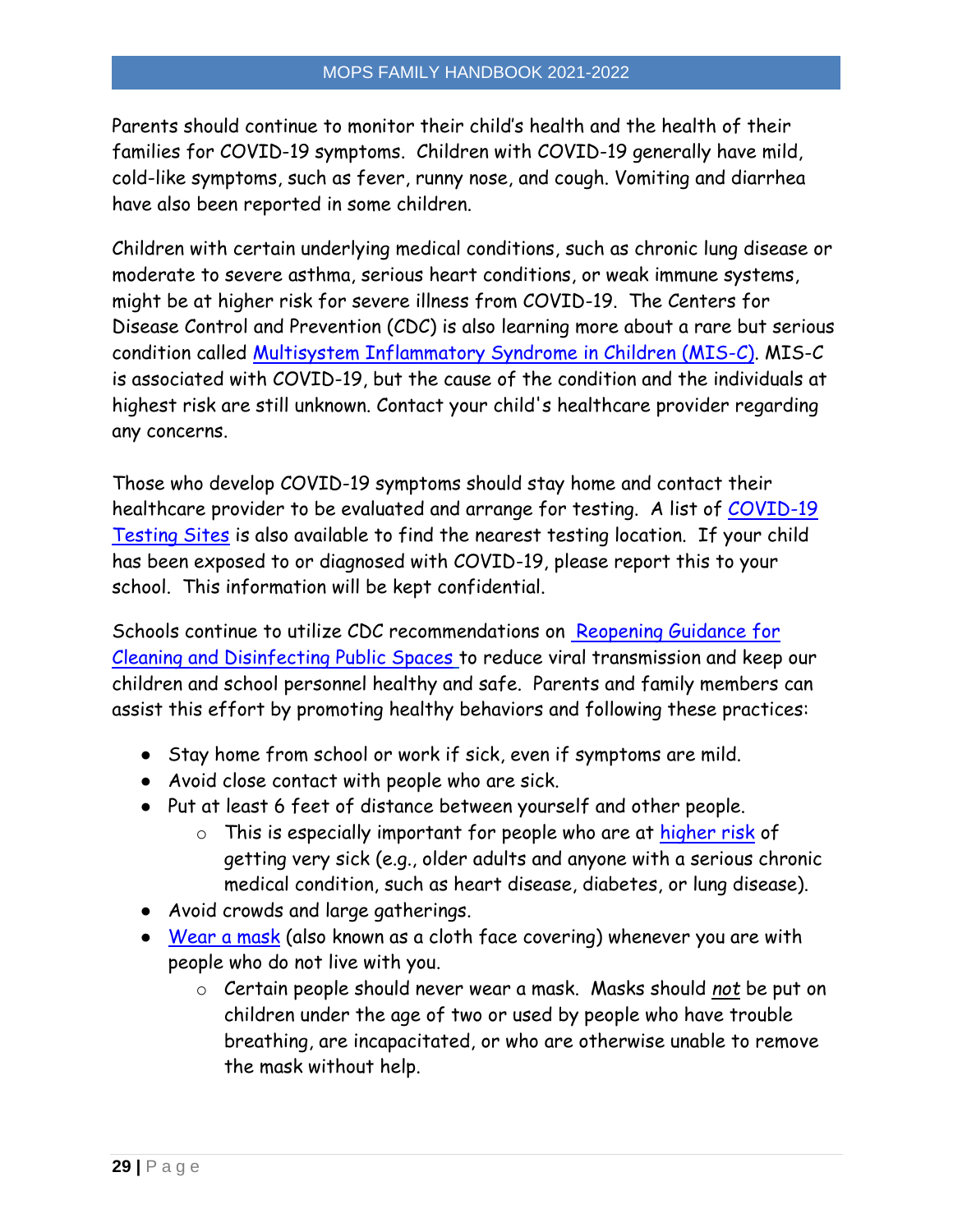- Wash your hands often with soap and water for at least 20 seconds, especially after you have been in a public place or after blowing your nose, coughing, or sneezing.
	- o If soap and water are not readily available, use a hand sanitizer that contains at least 60% alcohol.
- Avoid touching your eyes, nose, and mouth with unwashed hands.
- Cover coughs and sneezes with a tissue (or sleeve), and then throw the tissue in the trash. Immediately wash your hands with soap and water for at least 20 seconds.
- Clean and disinfect surfaces that are often touched.
- Get the COVID-19 vaccine when it is available to you. Children under the age of 16 will be offered COVID-19 vaccines only after the vaccine is tested and authorized by the Food and Drug Administration (FDA) for use in children.
- Take care of your health overall. Stay current on your routine vaccinations (including the flu vaccine), eat well, and exercise to help your body stay resilient.

The Virginia Department of Health provides [information about COVID-19 for](https://www.vdh.virginia.gov/coronavirus/schools-workplaces-community-locations/k-12-education/)  [parents and schools](https://www.vdh.virginia.gov/coronavirus/schools-workplaces-community-locations/k-12-education/) and [frequently asked questions \(FAQs\)](https://www.vdh.virginia.gov/covid-19-faq/) about schools. The CDC offers [tips](https://www.cdc.gov/coronavirus/2019-ncov/daily-life-coping/children.html) to keep children healthy during this time. The Virginia Department of Education produced [COVID-19: A Parent Guide for School Age](http://www.doe.virginia.gov/support/health_medical/office/covid-19-parent-guide.shtml)  [Children](http://www.doe.virginia.gov/support/health_medical/office/covid-19-parent-guide.shtml) and provides additional considerations for [students with disabilities,](http://www.doe.virginia.gov/support/health_medical/covid-19/students-with-disabilities-covid-guide.pdf) [guidance for military families,](http://www.doe.virginia.gov/support/student_family/military/resources/covid-19-guidance-related-to-military-families.docx) and [social emotional wellness for parents and](http://www.doe.virginia.gov/support/prevention/quick-guide-se-wellness-parents.pdf)  [caregivers.](http://www.doe.virginia.gov/support/prevention/quick-guide-se-wellness-parents.pdf)

Sincerely,

Michele Alberty

Michele A. Liberty, M.Ed. Preschool Director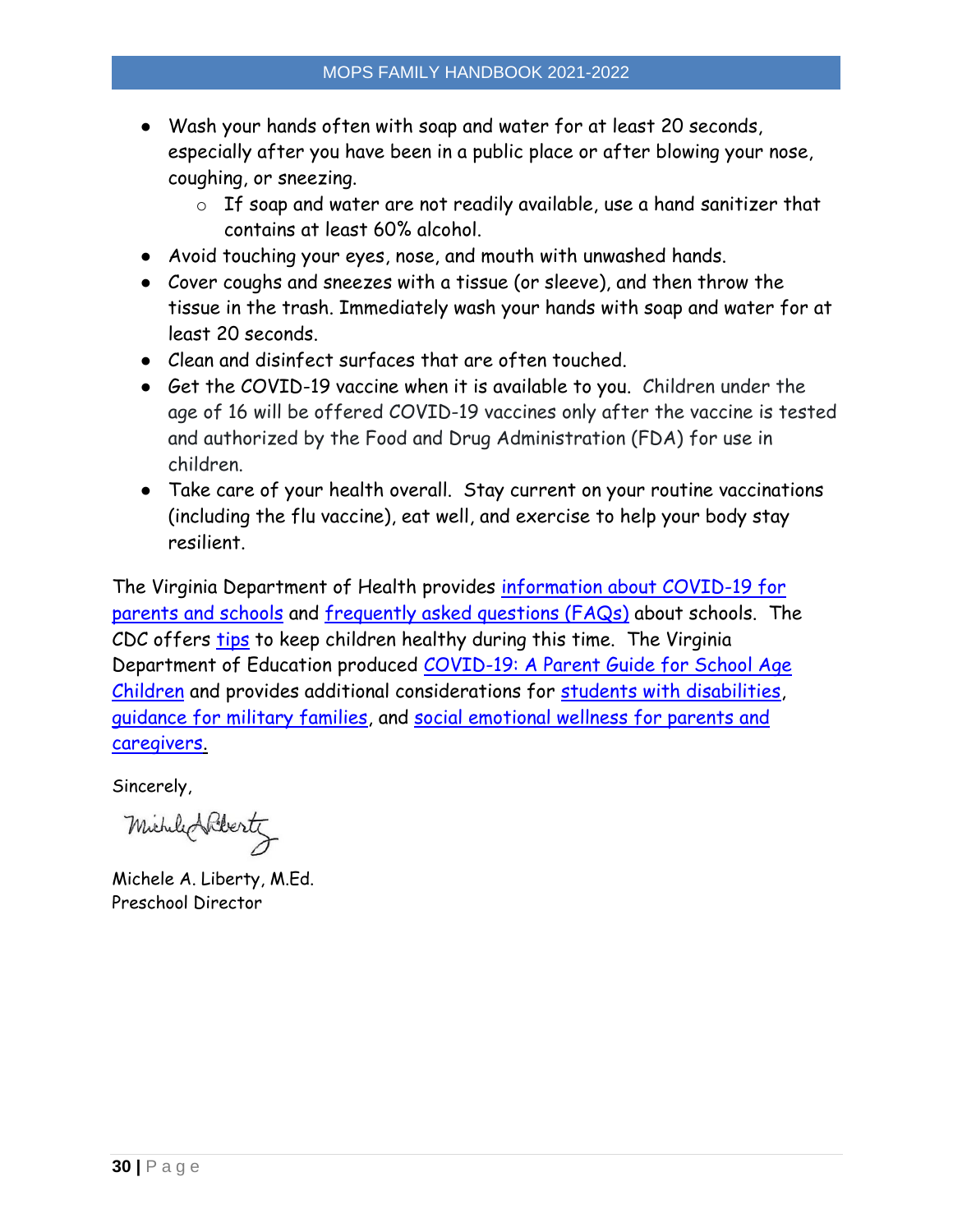# <span id="page-30-0"></span>Appx C: Notify of a positive case but no exposure in MOPS. INSERT DATE

Dear Mount Olivet Preschool Community:

The Mount Olivet Church/Preschool administration is informing families that a student or staff member in our school has been diagnosed with coronavirus disease 2019 (COVID-19). This person *[was/was not]* on the school premises on *[DATE]*. The local health department has determined there was no exposure to students or staff while at school.

Although there was no reportable exposure to students or staff while in school, parents should continue to monitor their own health and the health of their families for [COVID-19 symptoms.](https://www.cdc.gov/coronavirus/2019-ncov/symptoms-testing/symptoms.html) Children with COVID-19 generally have mild, cold-like symptoms, such as fever, runny nose, and cough. Vomiting and diarrhea have also been reported in some children.

Children with certain underlying medical conditions, such as chronic lung disease or moderate to severe asthma, serious heart conditions, or weak immune systems, might be at higher risk for severe illness from COVID-19. The Centers for Disease Control and Prevention (CDC) is also learning more about a rare but serious condition called [Multisystem Inflammatory Syndrome in Children \(MIS-C\).](https://www.cdc.gov/coronavirus/2019-ncov/daily-life-coping/children/mis-c.html) MIS-C is associated with COVID-19, but the cause of the condition and the individuals at highest risk are still unknown. Contact your child's healthcare provider regarding any concerns.

A person needs to be tested if they had close contact with someone with COVID-19, even if they do not have symptoms. VDH recommends that close contacts of someone with COVID-19 quarantine (stay home) for 14 days after their last close contact with the person with COVID-19. This is the safest option. Close contacts who are not able to stay home for the recommended 14 days after their exposure and who do not have any symptoms, may leave home earlier. Counting the date of last exposure as Day 0, they may leave home either after Day 10 without testing; or, after Day 7 with a negative PCR or antigen test performed on or after Day 5. If leaving home before the recommended 14 days, it is very important to continue monitoring for symptoms and following all other [recommendations](https://www.vdh.virginia.gov/coronavirus/local-exposure/) (e.g., wear a mask, watch your distance, avoid crowds, wash hands often) for the full 14 days after exposure. If you have recovered from COVID-19 or been fully vaccinated for COVID-19, you might not need to stay home but should still watch for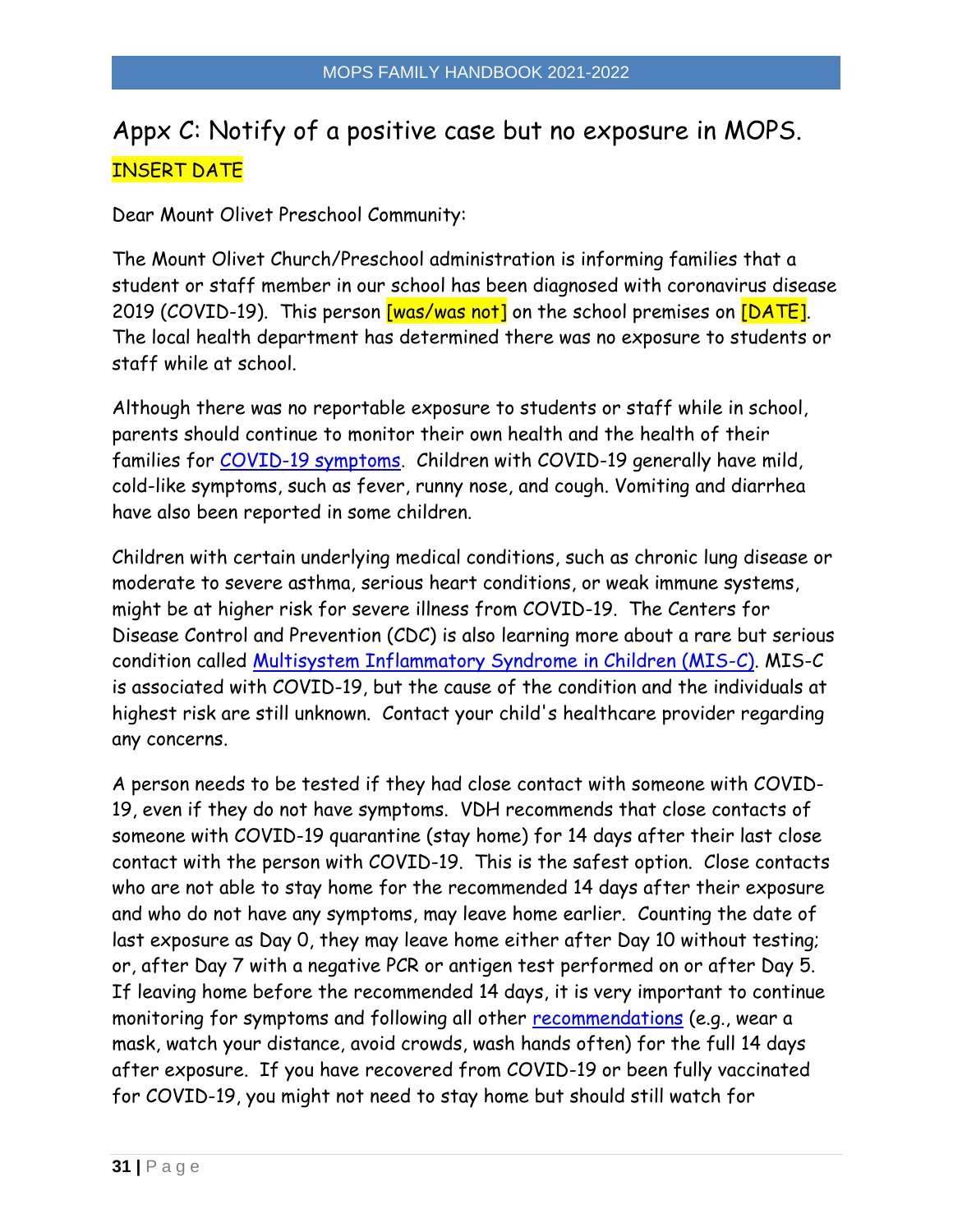symptoms for 14 days and continue to wear a mask, watch your distance, avoid crowds, and wash your hands.

Those who develop COVID-19 symptoms should stay home and contact their healthcare provider to be evaluated and arrange for testing. A list of [COVID-19](https://www.vdh.virginia.gov/coronavirus/covid-19-testing/covid-19-testing-sites/)  [Testing Sites](https://www.vdh.virginia.gov/coronavirus/covid-19-testing/covid-19-testing-sites/) is available to find the nearest testing location. If your child has been exposed to or diagnosed with COVID-19, please report this to your school. This information will be kept confidential.

Schools continue to utilize CDC recommendations on [Reopening Guidance for](https://www.cdc.gov/coronavirus/2019-ncov/community/reopen-guidance.html)  [Cleaning and Disinfecting Public Spaces](https://www.cdc.gov/coronavirus/2019-ncov/community/reopen-guidance.html) to reduce viral transmission and keep our children and school personnel healthy and safe. Parents and family members can assist this effort by promoting healthy behaviors and following these practices:

- Stay home from school or work if sick, even if symptoms are mild.
- Avoid close contact with people who are sick.
- Put at least 6 feet of distance between yourself and other people.
	- o This is especially important for people who are at [higher risk](https://www.cdc.gov/coronavirus/2019-ncov/need-extra-precautions/index.html) of getting very sick (e.g., older adults and anyone with a serious chronic medical condition, such as heart disease, diabetes, or lung disease).
- Avoid crowds and large gatherings.
- [Wear a mask](https://www.vdh.virginia.gov/coronavirus/cloth-face-covers/#mask-tips) (also known as a cloth face covering) whenever you are with people who do not live with you.
	- o Certain people should never wear a mask. Masks should *not* be put on children under the age of two or used by people who have trouble breathing, are incapacitated, or who are otherwise unable to remove the mask without help.
- Wash your hands often with soap and water for at least 20 seconds, especially after you have been in a public place or after blowing your nose, coughing, or sneezing.
	- o If soap and water are not readily available, use a hand sanitizer that contains at least 60% alcohol.
- Avoid touching your eyes, nose, and mouth with unwashed hands.
- Cover coughs and sneezes with a tissue (or sleeve), and then throw the tissue in the trash. Immediately wash your hands with soap and water for at least 20 seconds.
- Clean and disinfect surfaces that are often touched.
- Get the COVID-19 vaccine when it is available to you. Children under the age of 16 will be offered COVID-19 vaccines only after the vaccine is tested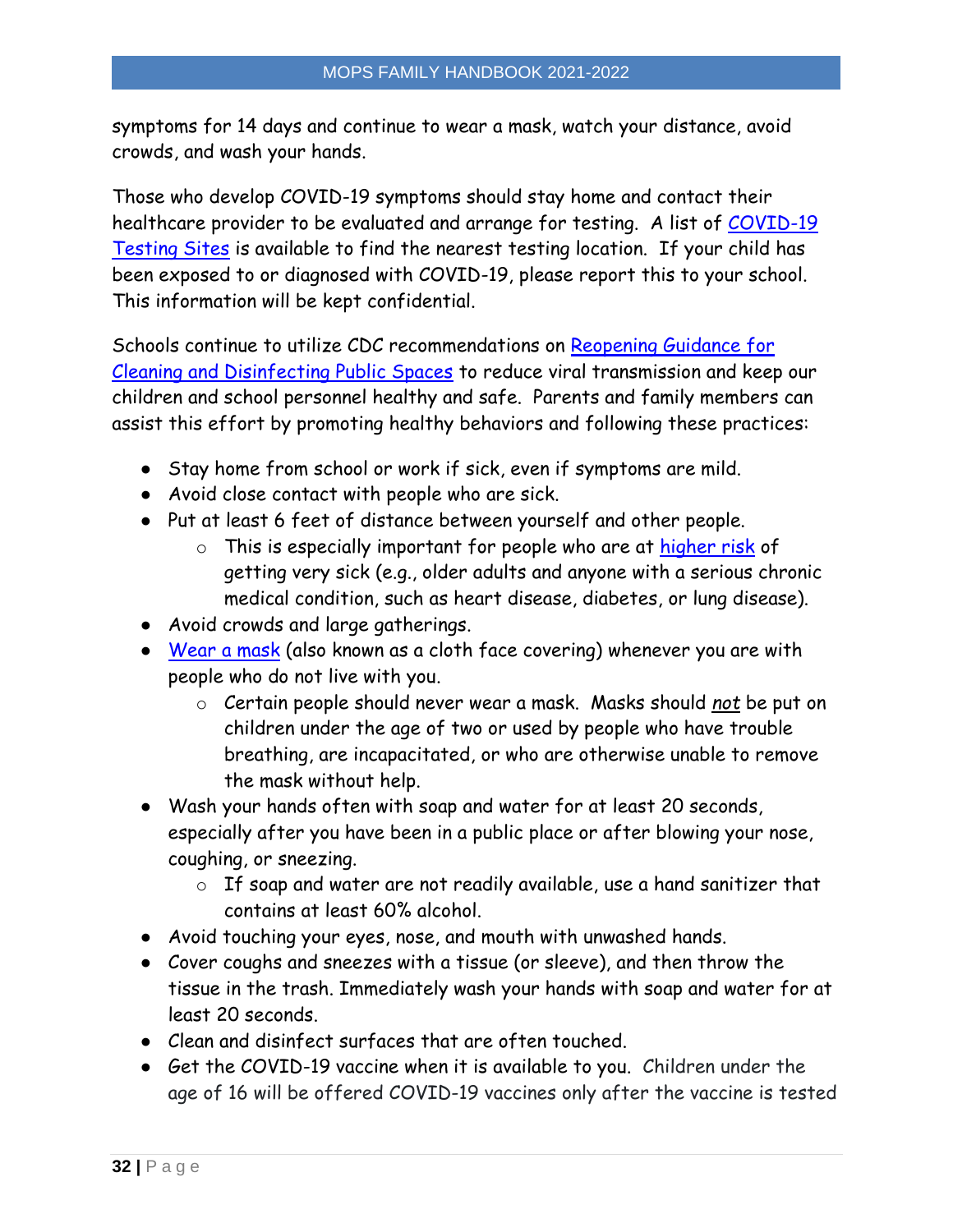and authorized by the Food and Drug Administration (FDA) for use in children.

● Take care of your health overall. Stay current on your routine vaccinations (including the flu vaccine), eat well, and exercise to help your body stay resilient.

The Virginia Department of Health provides [information about COVID-19 for](https://www.vdh.virginia.gov/coronavirus/schools-workplaces-community-locations/k-12-education/)  [schools and parents](https://www.vdh.virginia.gov/coronavirus/schools-workplaces-community-locations/k-12-education/) and [frequently asked questions \(FAQs\)](https://www.vdh.virginia.gov/covid-19-faq/) about schools. The CDC offers [tips](https://www.cdc.gov/coronavirus/2019-ncov/daily-life-coping/children.html) to keep children healthy during this time. The Virginia Department of Education produced [COVID-19: A Parent Guide for School Age](http://www.doe.virginia.gov/support/health_medical/office/covid-19-parent-guide.shtml)  [Children](http://www.doe.virginia.gov/support/health_medical/office/covid-19-parent-guide.shtml) and provides additional considerations for [students with disabilities,](http://www.doe.virginia.gov/support/health_medical/covid-19/students-with-disabilities-covid-guide.pdf) [guidance for military families,](http://www.doe.virginia.gov/support/student_family/military/resources/covid-19-guidance-related-to-military-families.docx) and [social emotional wellness for parents and](http://www.doe.virginia.gov/support/prevention/quick-guide-se-wellness-parents.pdf)  [caregivers.](http://www.doe.virginia.gov/support/prevention/quick-guide-se-wellness-parents.pdf)

Sincerely,

Michele Alberty

Michele A. Liberty, M.Ed. Preschool Director